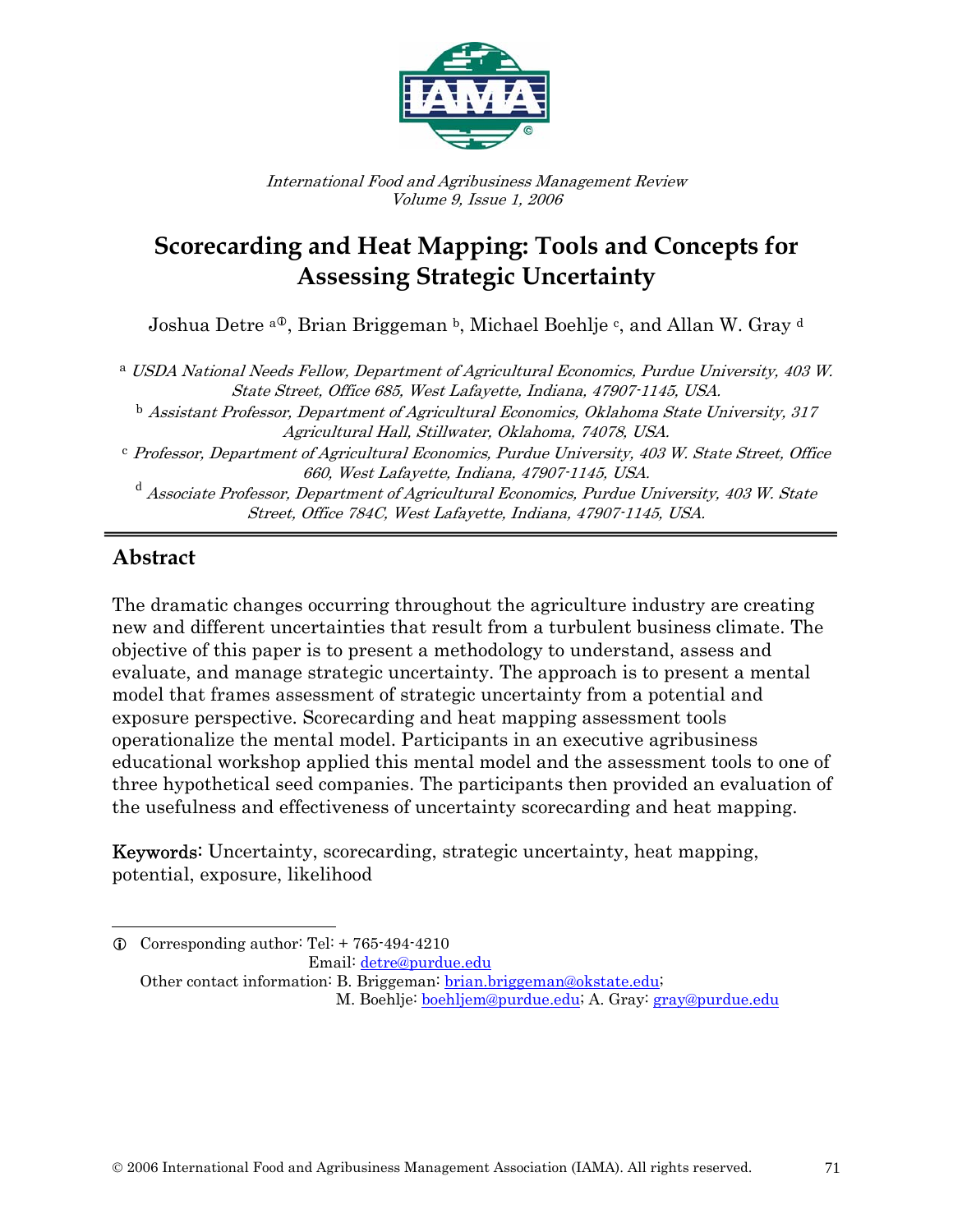# **Introduction**

The dramatic changes occurring throughout the agriculture industry, including disease and food safety crises such as bird flu and BSE, and changes in government policy including energy policy particularly renewable energy incentives and increased (or decreased) farm subsidies; are creating new and different uncertainties than the traditional operational and financial uncertainties agribusinesses have faced in the past. These new uncertainties result from strategic choices and a turbulent business climate. From both an analytical and managerial perspective, a major challenge in the future will be to assess both the frequency of occurrence and the magnitude of these uncertainties (Economist 2004 and Nottingham 1996). The objective of this paper is to present a methodology that helps teach agribusiness managers how to understand, assess, evaluate, and manage these new and different strategic uncertainties.

The approach is to present a mental model that frames assessment of strategic uncertainty from both a potential and an exposure perspective. Scorecarding, a process for taking qualitative discussions about strategic uncertainty and turning these discussions into quantitative rankings, and heat mapping, a process of taking the rankings from scorecarding utilizing both colors/symbols and generic strategies to communicate the impact of the uncertainty on the business, are assessment tools which operationalize the mental model. In essence, the mental model in this paper is designed to promote and generate discussion around key areas of uncertainty through a systematic framework that directs the firm in selecting an appropriate uncertainty management strategy. Participants in an executive agribusiness educational workshop applied this mental model and the assessment tools to one of three hypothetical seed companies. The participants then provided an evaluation of the usefulness and effectiveness of uncertainty scorecarding.

# **Strategic Uncertainty**

 $\overline{\phantom{a}}$ 

The first step in assessing strategic uncertainty requires an understanding of the sources of strategic uncertainty. Boehlje et al. (2005) note that "strategic uncertainty is the sensitivity of the company's value to inappropriate strategic choices, ineffective strategy implementation, or uncertainties in the business climate2. These uncertainties include: 1) political, government policy, macroeconomic, social and natural contingencies, and 2) industry dynamics involving input markets, product markets, competitive and technological uncertainties."

<sup>&</sup>lt;sup>2</sup> Knight (1921) would argue that risk and uncertainty are separate entities. With risk, the firm would have a priori knowledge of the underlying probability distribution but with uncertainty, there is not a priori information about the probability distribution. Hillson (2003), whose views reflect our own, notes that risk is any uncertain event or set of circumstances that, should it occur, would have an effect on one or more objectives. Thus, firms must utilize all available information to form best-guess estimates about the impacts of these risks through quantitative and qualitative methods to determine the realm of possible outcomes and choose strategies based on these outcomes.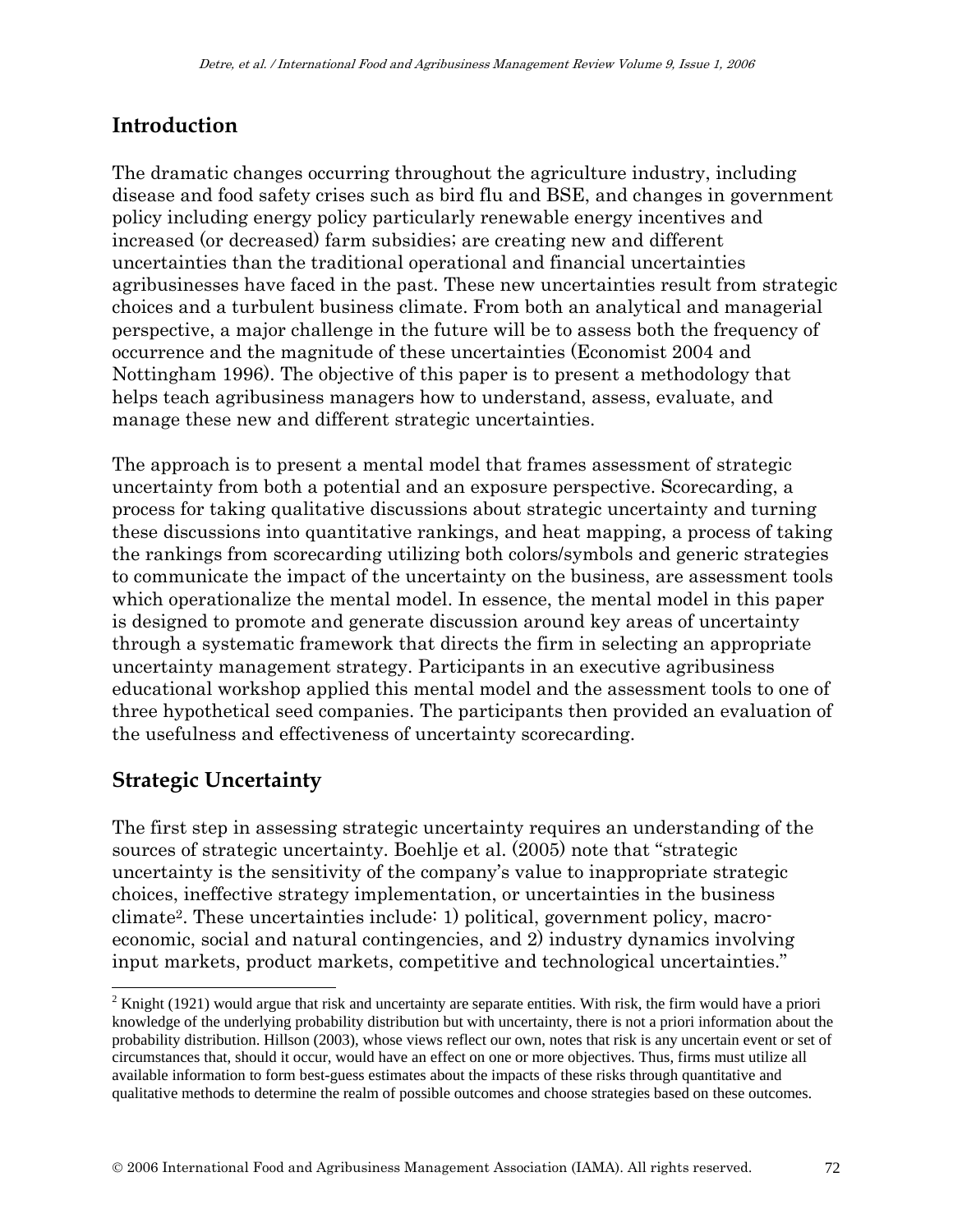Therefore, firms must evaluate and manage strategic uncertainty through proactive strategies that capture the potential benefits of the uncertainty and mitigate the exposures if they fail to act. Teach (1997) developed a taxonomy of total risks faced by a firm. Within this taxonomy, he provides a detailed discussion of the different strategic risks faced by a firm. Table 1 summarizes our adaptation of Teach's taxonomy. The synopsis provided in Table 1 illustrates that strategic uncertainties are more complex and more pervasive than is often perceived.

Firms must be proactive in managing uncertainty to create long-term value because uncertainty has upside potential as well as a downside exposure (Pascale et al. 2000). The dimension of potential refers to the incremental value the uncertainty category offers to the firm, while exposure refers to the downside loss that an

| Categories of Strategic Uncertainty |                                              | Sources of Strategic Uncertainty                                                                                                                        |  |  |  |  |  |
|-------------------------------------|----------------------------------------------|---------------------------------------------------------------------------------------------------------------------------------------------------------|--|--|--|--|--|
|                                     | Operations and Business<br>Practices         | Contractual uncertainty, internal<br>processes and controls, management<br>transitions                                                                  |  |  |  |  |  |
| <b>Business /Operational</b>        | People and Human<br>Resources                | Recruiting, training, retention,<br>organizational culture                                                                                              |  |  |  |  |  |
|                                     | Strategic Positioning and<br>Flexibility     | Mergers and acquisitions, joint ventures,<br>resource allocation and planning,<br>organizational agility, information access                            |  |  |  |  |  |
| Financial                           | Financing and Financial<br>Structure         | Debt structure, non-equity financing                                                                                                                    |  |  |  |  |  |
|                                     | <b>Financial Markets</b>                     | Portfolio misalignment                                                                                                                                  |  |  |  |  |  |
|                                     | Market Prices and Terms<br>of Trade          | Contract terms, market outlets, market<br>access                                                                                                        |  |  |  |  |  |
|                                     | Competitors and<br>Competition               | Antitrust, industrial espionage                                                                                                                         |  |  |  |  |  |
| <b>Market Conditions</b>            | <b>Customer Relationships</b>                | Poor market timing, inadequate customer<br>support                                                                                                      |  |  |  |  |  |
|                                     | Reputation and Image                         | Corporate image, brand image,<br>reputation of key employees, community<br>relationships                                                                |  |  |  |  |  |
| Technology                          | Technological                                | Complexity, obsolescence, workforce skill-<br>sets, adoption rate, diffusion rate                                                                       |  |  |  |  |  |
| <b>Business Relationships</b>       | <b>Business Partners and</b><br>Partnerships | Interdependency, confidentiality, cultural<br>conflict, information sharing                                                                             |  |  |  |  |  |
|                                     | Distribution Systems and<br>Channels         | Access, dependence on distributors                                                                                                                      |  |  |  |  |  |
| Policy & Regulation                 | Political<br>Regulatory and                  | Enforcement of intellectual property<br>rights, change in leadership, revised<br>economic policies, budget shortfalls<br>Government trade negotiations, |  |  |  |  |  |
|                                     | Legislative                                  | government farm subsidies                                                                                                                               |  |  |  |  |  |

#### Table 1: Dimensions of Uncertainty in Agribusiness<sup>\*</sup>

\* Adapted From Teach (1997)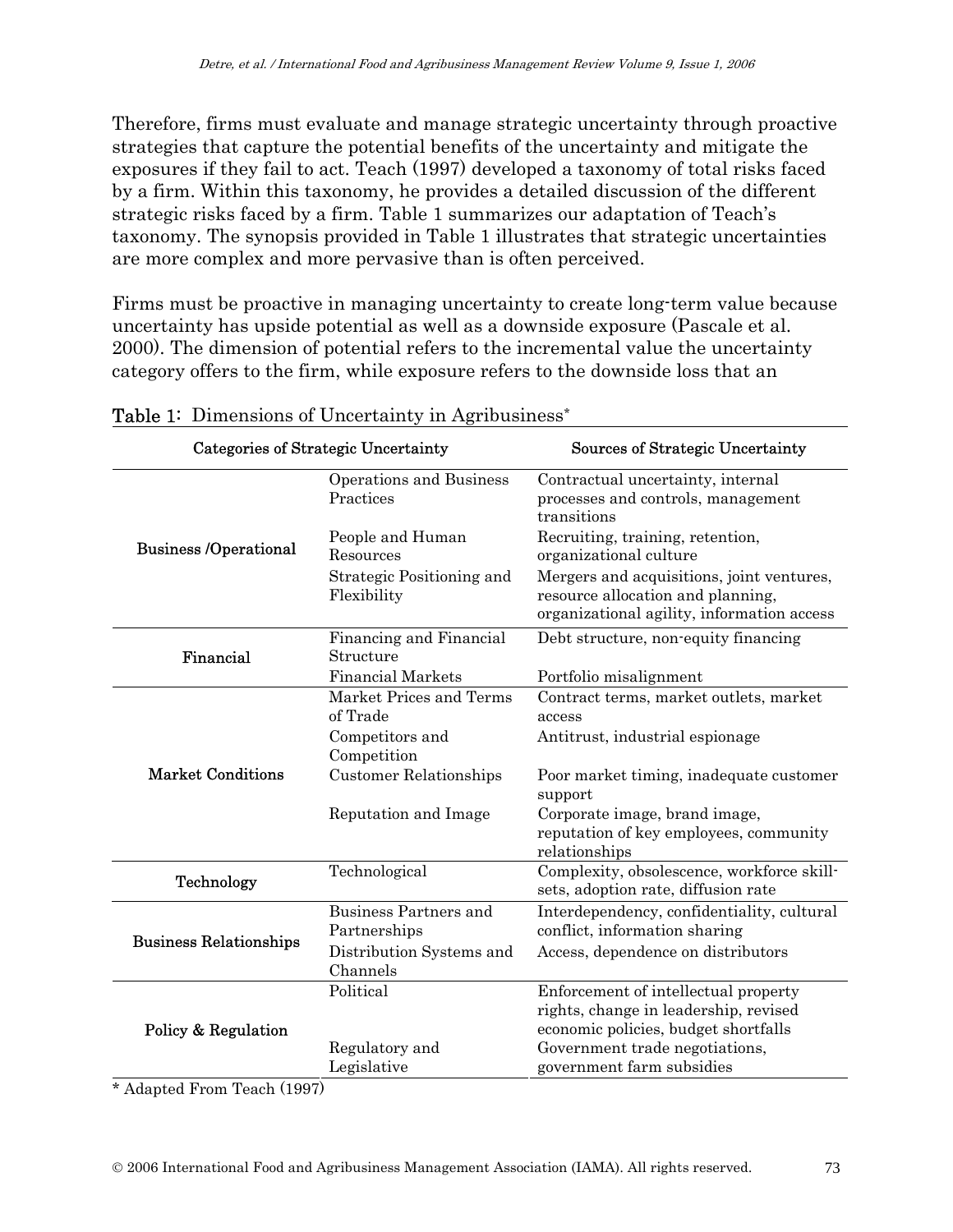uncertainty poses for the firm. It is important for firms to account for the potential or opportunity of the uncertainty as well as the downside or exposure (risk) if proper strategic management decisions are to be made (Nottingham 1996). The focus on the upside potential of uncertainty is one of the key factors that differentiates this set of assessment tools from other tools that emphasize only risk exposure3. Focusing only on uncertainty avoidance could cause a firm to overlook opportunities to create value; uncertainty management should involve assessing both potential and exposure (Talavera 2004).

# **Assessing Uncertainty**

 $\overline{\phantom{a}}$ 

Assessing uncertainty through qualitative rankings is not a new concept and methods for doing so have been suggested by others (see Groth 1992 for a summary). To understand fully how to manage uncertainty, firms should first assess the four critical dimensions of each source or category of uncertainty: potential, exposure, the likelihood of potential, and the likelihood exposure. These dimensions characterize the uncertainty in terms of the impact each category can have on the firm's profitability, image, and competitive position in the marketplace. Table 2 provides an illustrative listing of various potentials and exposures associated with each category of uncertainty. Systematic assessment of these dimensions of uncertainty is the key to understanding uncertainty management. Considering the size of the potential or the exposure of the uncertainty without accounting for the likelihood, can cause management to make incorrect assumptions about the uncertainty and its ability to impact company profit (Baldoni 2001).

Potential is often overlooked in managing uncertainty and may result in conservative decisions that ignore the opportunity to create long-term value. Potential can be thought of as the opportunity to create additional profits if the firm exploits an uncertainty (Hillson 2003). When outcomes are favorable, the firm may find itself with such benefits as a new market, more loyal customers, or a distinct cost advantage over rivals. Initiating the uncertainty assessment process by measuring potential can frame the firm's goals in the context of how it can manage the uncertainty to create increased profits or improved financial performance. For example, a business relationship uncertainty in terms of supply chain arrangements might create potential in the form of loyal retailers who promote our agribusiness products over our competitors.

The second dimension, exposure, asks, "if this category of uncertainty has a negative outcome, how bad will it be?" Exposure is often defined in terms of how many dollars the negative outcome will cost the company because of lost customers, a tarnished image, legal fines, etc. By assessing the exposure, management is aware

 $3$ See Boehlje, Gray, and Detre 2005 for an example of tools focused on managing downside risk.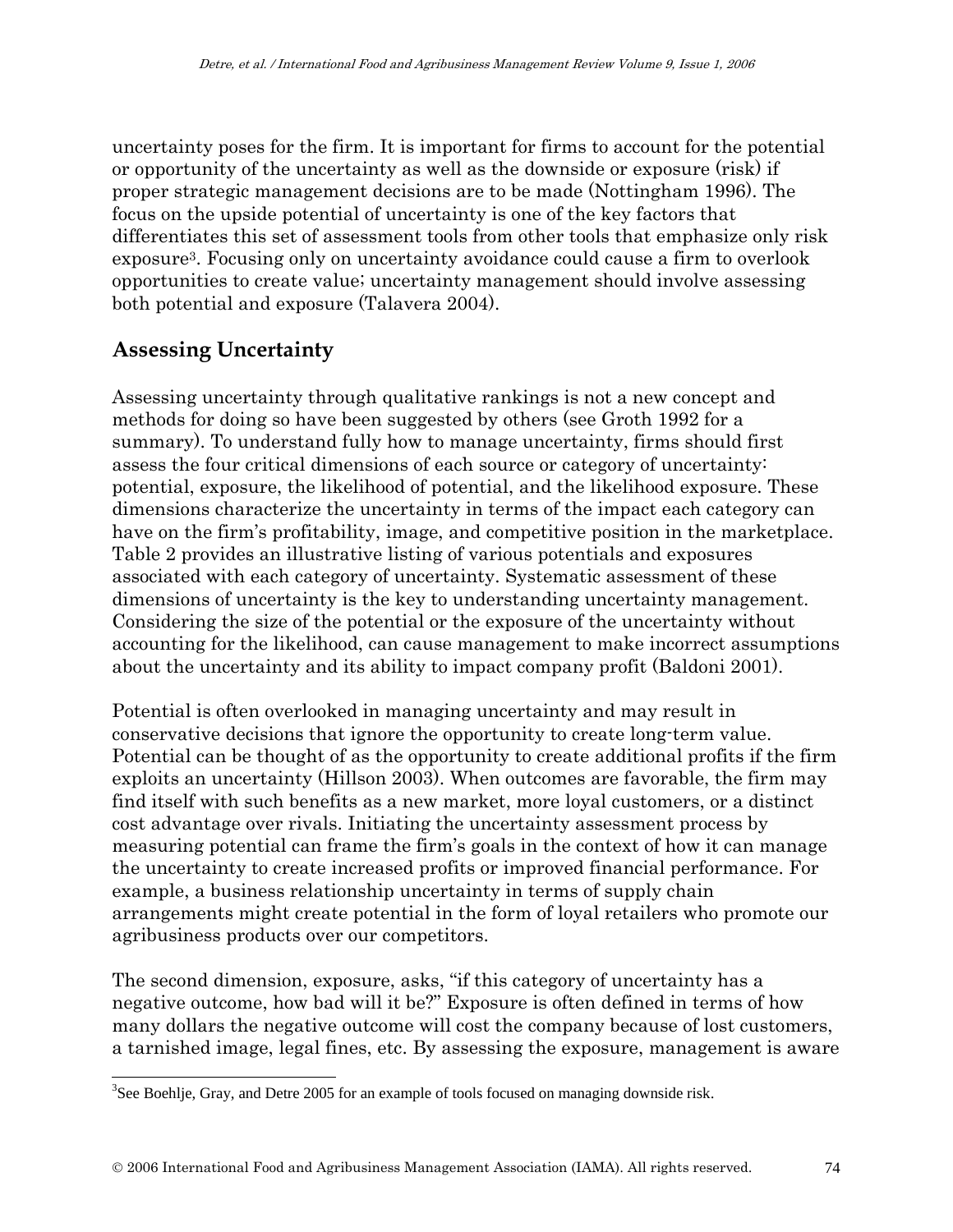of the dangers of the uncertainty and can make informed decisions based on the possible exposure. An exposure that may arise in supply chain arrangements would be if retail sellers reneged on the terms of a contract.

Likelihood is the chance a potential or exposure event will occur. Having determined the potential (exposure) of a particular uncertainty category, it is critical to assess the chances or likelihood that this potential (exposure) could be realized. In essence, what are the odds that the potential can be captured, and what are the odds that exposure will occur? For each uncertainty category the likelihood of the potential and the exposure need not be the same or symmetric. For example, the assessment might determine that there is a "medium" likelihood that the potential consequence occurs and "high" likelihood that the exposure consequence occurs.

|                                               | <b>Examples of</b>                                                                                                                                                                                                     |                                                                                                                                       |  |  |  |  |  |
|-----------------------------------------------|------------------------------------------------------------------------------------------------------------------------------------------------------------------------------------------------------------------------|---------------------------------------------------------------------------------------------------------------------------------------|--|--|--|--|--|
| Categories of<br><b>Strategic Uncertainty</b> | Potentials                                                                                                                                                                                                             | <b>Exposures</b>                                                                                                                      |  |  |  |  |  |
| <b>Business /Operational</b>                  | Superior cost<br>control/operational efficiency,<br>Superior workforce, Creating<br>synergies through scope                                                                                                            | Business interruption, Loss of<br>key employees                                                                                       |  |  |  |  |  |
| Financial                                     | Strong financial position, Access<br>to equity funds/investors,<br>Attractive financing terms<br>(amounts and terms), Financial<br>reserves (pursue unanticipated<br>opportunities, weather financial<br>shocks, etc.) | Rising interest rates, Loss of<br>lender, Highly leveraged                                                                            |  |  |  |  |  |
| <b>Market Conditions</b>                      | Strong brand, Strong<br>complementary products and<br>bundling potential, First mover<br>advantages, Create high<br>switching costs (create loyalty)                                                                   | Pricing pressure/discounting by<br>competitors, Loss of market<br>share, Consolidation of<br>customer industry, Hyper-<br>competition |  |  |  |  |  |
| Technology                                    | Speed of innovation and<br>commercialization, Niches not<br>attractive to others, Enhanced<br>learning capacity                                                                                                        | Limited acceptance of<br>biotechnology, Slow to<br>commercialize new products,<br>Competitor has preferred<br>standards/platform      |  |  |  |  |  |
| <b>Business</b><br>Relationships              | Strong market position of<br>distributors, Strong relationship<br>with processors, Enhanced<br>learning, Access to future<br>opportunities                                                                             | Dependence on distributors, Not<br>a preferred supplier to<br>processor, Not a key account to<br>suppliers                            |  |  |  |  |  |
| Policy & Regulation                           | Increasing market from more<br>open trade, Patent protection,<br>Speed of approval                                                                                                                                     | Changes in intellectual property<br>law, Changes in farm income<br>support, Local limits on<br>technology adoption                    |  |  |  |  |  |

Table 2: Examples of Potentials and Exposures for the Strategic Uncertainties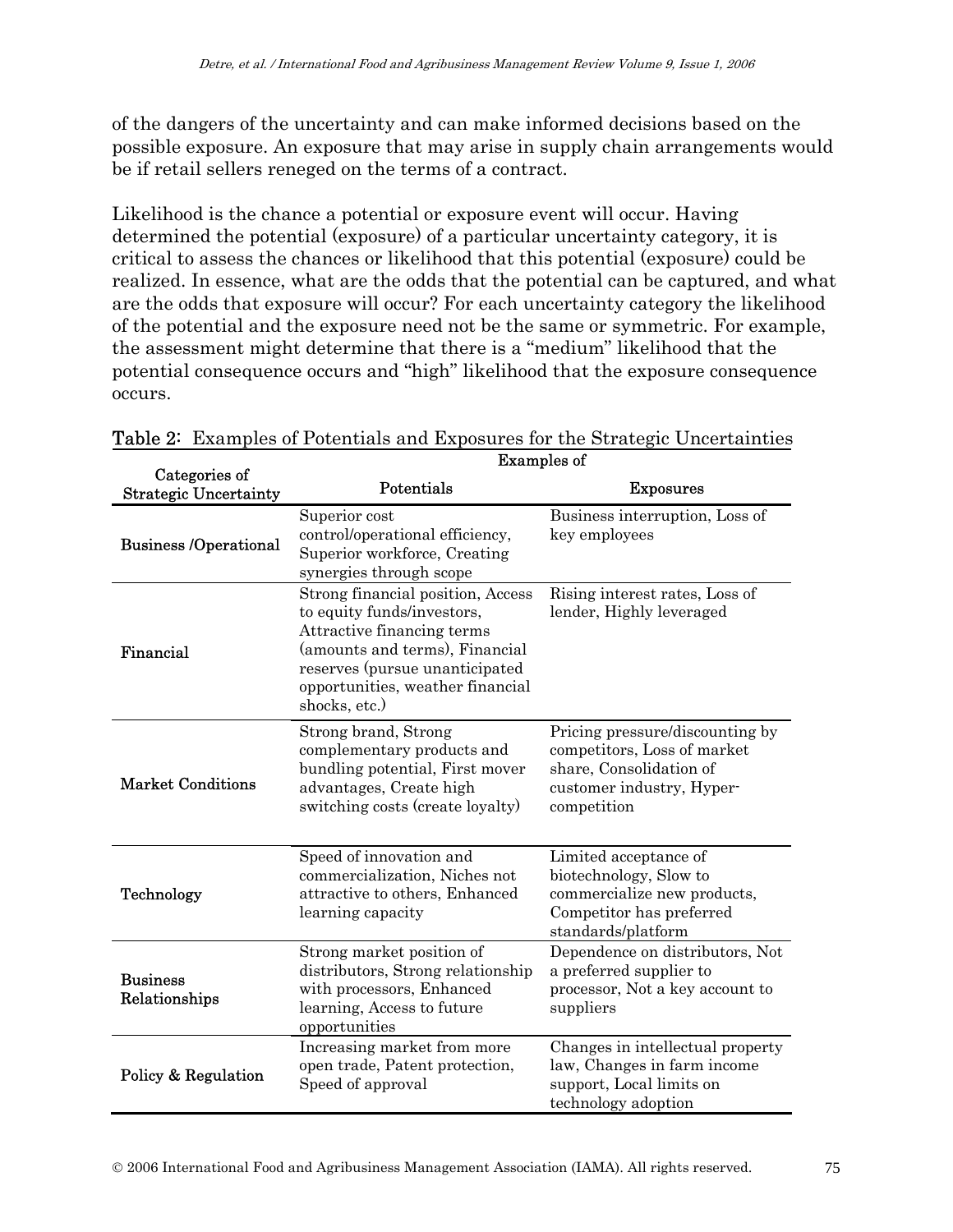# **A Scorecard for Assessing Uncertainty**

Anthens (2004) indicates that the impact and effectiveness an Information Technology (IT) risk scorecard had on managing IT risks at Delta Airlines came from its ability to enable managers to focus their attention on the risk in an easy-tounderstand framework. The strategic uncertainty scorecard proposed here transforms qualitative discussions into quantitative rankings that facilitate prioritization and focus managerial energy. In addition, it ensures that agribusiness managers recognize the potential or opportunity of the strategic uncertainty as well as the downside or exposure.

The scorecarding process facilitates discussion/dialogue among key members of the management team as to the strategic opportunities and challenges they face. Each category of strategic uncertainty may have varying degrees of impact on the business units in a firm. In essence, an uncertainty may present an opportunity for one business unit and create a threat for another business unit. The development of a consensus scorecard is necessary to assess accurately the opportunities and threats of each uncertainty as they relate to the entire firm. This tool provides a mental model to focus the assessment process and consequently should be a recurring complement of any strategy planning activity. It is anticipated that the scorecarding activity is initiated at the business unit level but for multiple unit firms, the business unit scorecarding can be critical input into the assessment of growth or downsizing decisions and the overall strategic direction of the company.

Table 3 provides a scorecard for assessing each category of uncertainty. The scorecard presented in Table 3 contains the six broad categories of uncertainty identified in Table 2, which are then rated or assessed on a scale of 1 to 5. A 1 indicates that this uncertainty category is low, unimportant, or has minimal impact and a 5 implies it is high, very important, or has a large impact. To illustrate the scorecarding concept, suppose that the business relationship uncertainty potential is rated 2 with a likelihood of 2, and the exposure a 4 with a likelihood of 3 by a member of the management team. Where do these ratings come from? In essence, these are a manager's informed assessments about the uncertainty.

Each member of a firm's management team should complete a scorecard; multiple views of uncertainty often arise because of an individual's responsibilities within the firm. An individual's rating is useful, but more valuable is the management team's discussion of why individuals rated an uncertainty at a particular level. For example, the manger of the finance department may feel that the business relationship uncertainty has the ability to create substantial opportunity for the company because the company has long-term contracts in place with input suppliers, while the production manger sees this as a threat because they have no other qualified suppliers. The ensuing discussion between these two managers as well as all other members of the management team would focus on why these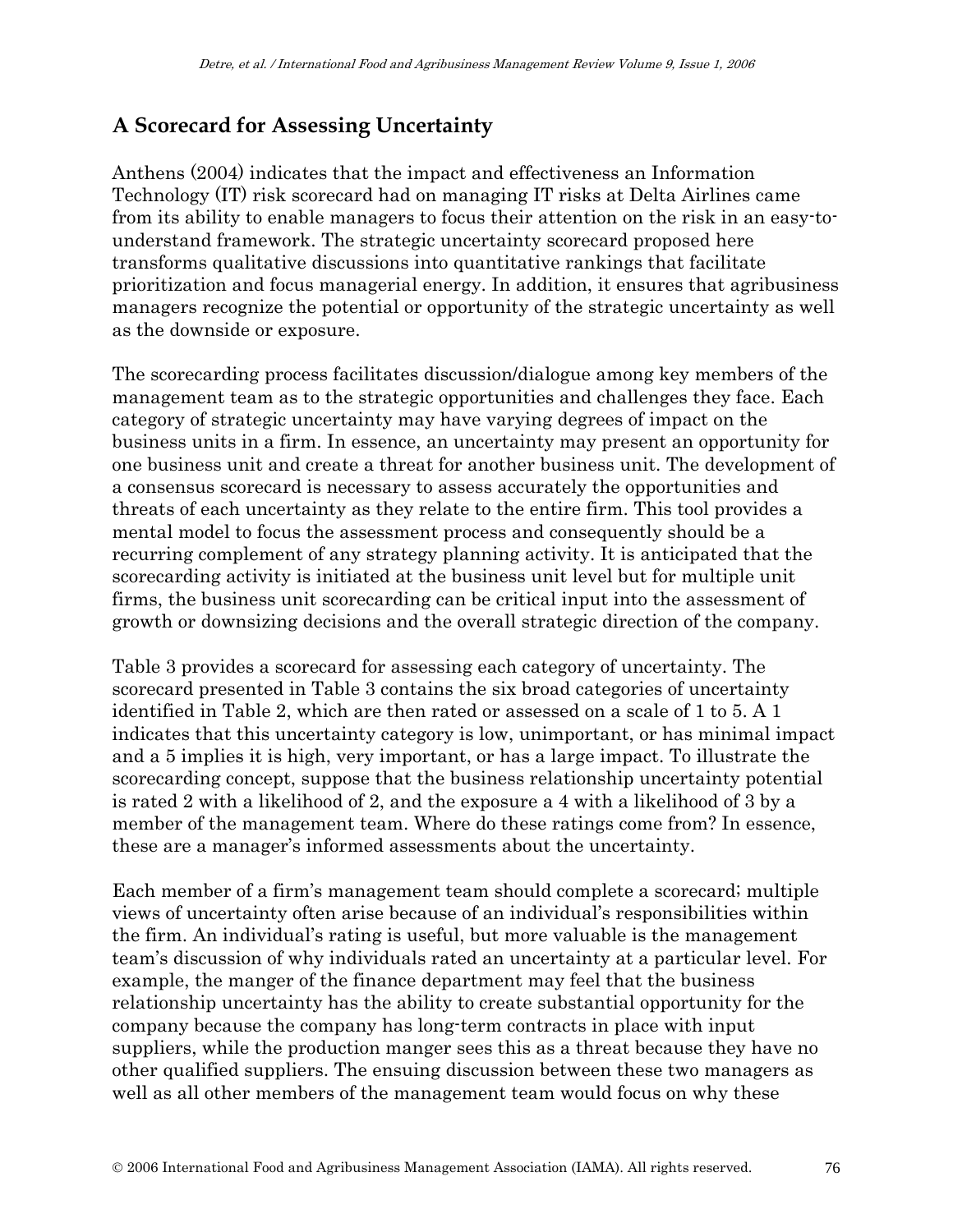### Table 3: Strategic Uncertainty Scorecards

| <b>Strategic Uncertainty Assessment Scorecard for Potential</b> |           |                             |               |                |      |     |                             |   |                |      |
|-----------------------------------------------------------------|-----------|-----------------------------|---------------|----------------|------|-----|-----------------------------|---|----------------|------|
| Categories of Strategic Uncertainty                             | Potential |                             |               | Likelihood     |      |     |                             |   |                |      |
|                                                                 | Low       |                             |               |                | High | Low |                             |   |                | High |
| Business/Operational                                            |           | $\mathcal{D}_{\mathcal{L}}$ | $\mathcal{S}$ |                | - 5  |     | $\mathcal{D}_{\mathcal{L}}$ | 3 |                | - 5  |
| Financial                                                       |           | $\overline{2}$              | 3             | $\overline{4}$ | -5   |     | $\overline{2}$              | 3 | $\overline{4}$ | - 5  |
| Market Conditions                                               |           | $\overline{2}$              | 3             |                | -5   |     | $\mathcal{D}_{\mathcal{L}}$ | 3 | $\overline{4}$ | - 5  |
| Technology                                                      |           | $\overline{2}$              | 3             | $\overline{4}$ | -5   |     | $\mathcal{D}_{\mathcal{L}}$ | 3 | $\overline{4}$ | - 5  |
| <b>Business Relationships</b>                                   |           | $\mathcal{D}_{\mathcal{L}}$ | 3             | $\overline{4}$ | 5    |     | $\mathcal{D}_{\mathcal{L}}$ | 3 |                | -5   |
| Policy & Regulation                                             |           | 9                           | З             |                |      |     |                             |   |                | 5    |

# Strategic Uncertainty Assessment Scorecard for Exposure

| Categories of Strategic Uncertainty | Exposure |                             |                             |                | Likelihood |     |   |   |   |      |
|-------------------------------------|----------|-----------------------------|-----------------------------|----------------|------------|-----|---|---|---|------|
|                                     | Low      |                             |                             |                | High       | Low |   |   |   | High |
| Business/Operational                |          | 2                           | 3                           | $\overline{4}$ | -5         |     | 2 | 3 | 4 | - 5  |
| Financial                           |          | $\overline{2}$              | 3                           | $\overline{4}$ | -5         |     | 2 | 3 | 4 | -5   |
| Market Conditions                   |          | 2                           | $\mathcal{S}_{\mathcal{S}}$ | 4              | -5         |     |   | З |   | -5   |
| Technology                          |          | 2                           | 3                           |                | 5          |     |   | 3 |   | -5   |
| <b>Business Relationships</b>       |          | $\mathcal{D}_{\mathcal{L}}$ | 3                           | 4              | 5          |     | 2 | З |   | -5   |
| Policy & Regulation                 |          | 9                           | З                           |                | -5         |     |   |   |   | -5   |

perspectives are different and what is the true nature of the uncertainty. This discussion provides insight into the opportunities and challenges these uncertainties provide and allows individuals to reassess their perspectives in response to the discussion. The objective is to create a consensus among the management team that results in a company-wide perspective of the strategic uncertainties facing the firm.

### Interpreting the Uncertainty Scorecard

Having assessed the potential, exposure, and the likelihoods of the categories of uncertainty, the next step is to choose a strategy for managing that uncertainty that mitigates the downside exposure and exploits the upside potential. Traditional uncertainty management strategies focus on risk mitigation to prevent an uncertainty from occurring, and if it does occur, minimize the exposure (Wilkerson 2003). In contrast, we assess the scores from the company-wide uncertainty scorecard via a heat map to choose strategies which exploit potential as well as mitigate exposure. Buehler and Pritsch (2004) used a heat map to communicate effectively the dollar value exposure for a given risk by business unit. They indicate that the heat map is an effective method for assessing and communicating uncertainty because it utilizes both numbers and colors (reds and greens) to describe the severity of the risk. Their heat map, however, only considered dollar exposure and did not encompass potential or likelihood of potential.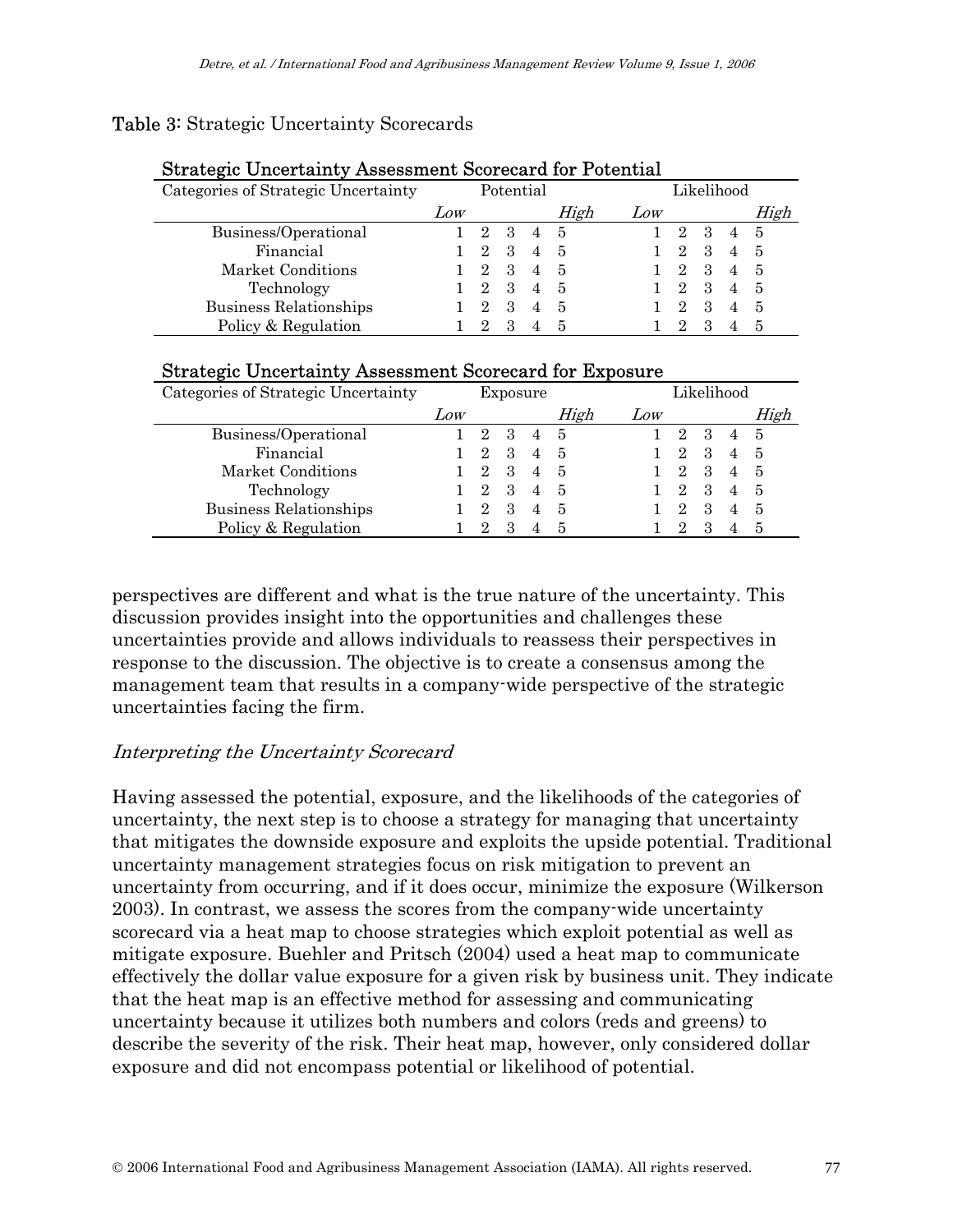The proposed strategy matrix or heat map used here is a visual aid that highlights the potential, exposure, and likelihood dimensions of the strategic uncertainties. The heat map utilizes the colors of the stop light: green, yellow, and red as indicators of the impact the uncertainty would have upon the firm's value. The color green indicates to the firm that this uncertainty has a positive impact on firm value. The color red indicates that the uncertainty negatively influences firm value, while the color yellow informs the firm that the effect on a firm's value might be positive or negative. Furthermore, this visual aid motivates a rich and in-depth discussion because the participants are forced to focus their efforts on the most pressing strategic uncertainty. In addition, the generic strategies on the heat map serve as a filter for choosing a specific set of actions or activities for managing a strategic uncertainty.

Using the numbers from the consensus scorecard, the management team can plot each uncertainty's likelihood/potential and likelihood/exposure score on the graphs of Figures 1 and 2, respectively. The likelihood score is plotted on the vertical axis while the potential/exposure score is plotted on the horizontal axis. Each axis is measured from a score of low to high, where a low score corresponds to a number from the scorecard which is less than or equal to three and a high score is a number that is greater than three. For example, if an agribusiness company's scorecard has the potential of the technology category scored a 5 with a likelihood score of 4, they have assigned technology a high potential score and a high likelihood score  $\cdot$  thus mapping technology uncertainty in the upper-right quadrant of the likelihood/potential graph. This procedure is completed for each of the six categories of uncertainty for both potential and exposure.

These graphs provide a visualization of the uncertainty scorecard; the quadrants are color-coded and hand-gestures are utilized to show how a firm has assessed the uncertainty. To illustrate, we will analyze Figure 1, the likelihood/potential graph, beginning in the upper-right quadrant and moving clockwise through the quadrants. The upper-right quadrant is shaded dark green and contains a thumbsup gesture, indicating that an uncertainty in this quadrant is beneficial to the company because of the high potential and the high likelihood. The next quadrant, high potential and low likelihood, is shaded light green and is represented by a hand-gesture signifying okay. In this quadrant, the uncertainty is unlikely to occur, but if it does, the payoff to the company is significant. The next quadrant is colored red with a thumbs down hand-gesture; here, the uncertainty has low scores for likelihood and potential, indicating that there is no benefit from the uncertainty. The upper-left quadrant contains a yield hand-gesture and is colored yellow. Even though the uncertainty occurs often, the payoff to the company is small.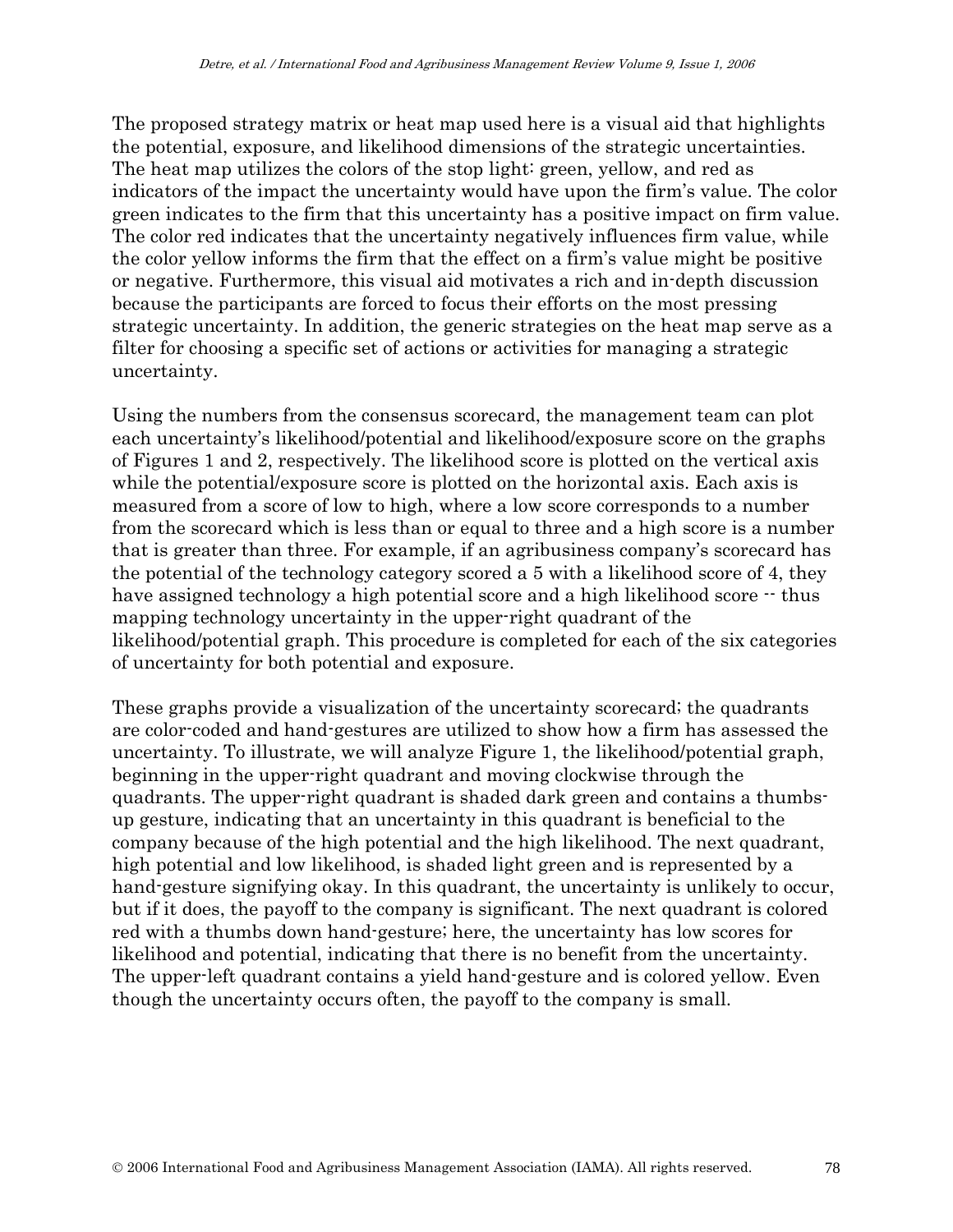

Figure 1: Likelihood/Potential Graph



Figure 2: Likelihood/Exposure Graph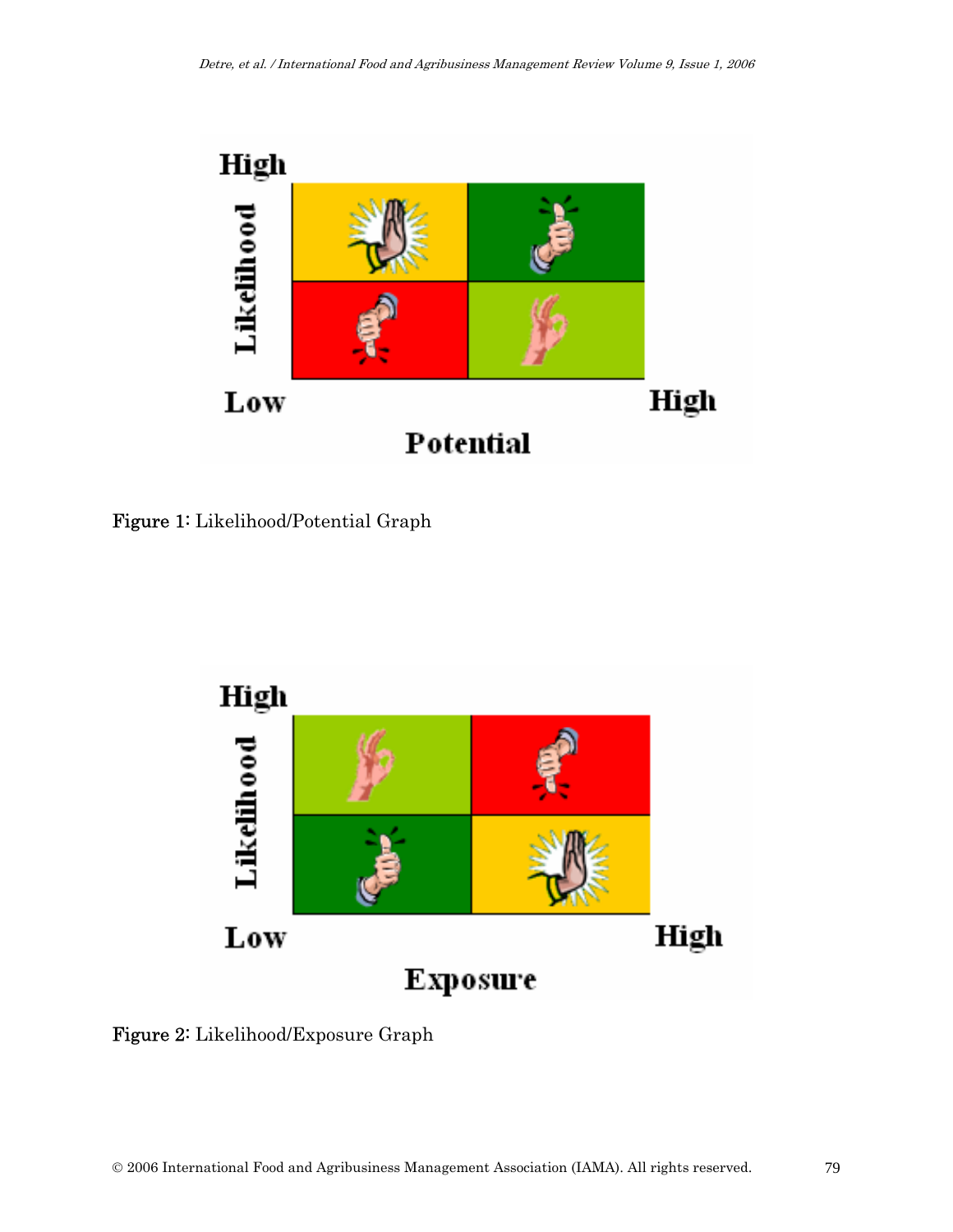The quadrants for the graph in Figure 2, the likelihood/exposure graph, will also be examined in a clockwise manner beginning in the upper-right quadrant. The upperright quadrant is colored red because an uncertainty in this category has a high likelihood of occurring and when it occurs the impact on the company is detrimental; the thumbs down hand-gesture indicates that the company needs to avoid this uncertainty. The lower-right quadrant has a yield hand-gesture and is colored yellow because an uncertainty in this category has a damaging impact on the company even though the likelihood of occurrence is low. The next quadrant is colored dark green and contains a thumbs up sign because uncertainties in this quadrant are unlikely to occur and even if they do, there is little impact on the company; these are uncertainties the firm should absorb. The final quadrant, the upper-left, contains the okay hand-gesture and is colored light green; here the uncertainty has little impact on the company even though it has a high likelihood of occurrence.

Notice that the color-coding of the quadrants in Figure 1 and 2 is opposite. This should make intuitive sense; when assessing potential (Figure 1), a high likelihood and high potential (upper-right quadrant) is preferred. When assessing exposure (Figure 2), a low likelihood and low exposure (lower-left quadrant) for the uncertainty is preferred. Thus, both of these quadrants are colored dark green.

To illustrate the heat mapping process, suppose an agricultural seed company's management team has completed a consensus scorecard. Assume the company has state-of-the-art research laboratories, which allows them to capture first-mover advantages and attract lifetime customers. Thus, they have assigned technology a potential score of 4.3 (high) and a likelihood score of 3.9 (high), which maps the uncertainty in the upper-right quadrant of Figure 1. The management team has also assigned an exposure score of 4.6 (high) and a likelihood score of 3.1 (high) which maps the uncertainty in the upper-right quadrant of Figure 2. The exposure scores were awarded because the firm is concerned about having tunnel vision concerning their technology as well as concern about obsolete technology platforms.

The next step in the heat mapping process is integrating the graphs from Figures 1 and 2 into a single heat map. By integrating potential and exposure, we are ensuring that the company considers both the upside and downside of the uncertainty when making strategic decisions. The bottom graph in Figure 3 is a visual representation of the integration of the graphs. The likelihood/potential graph in Figure 1 serves as the base, and embedded in each of its four quadrants is the likelihood/exposure graph. Thus, each quadrant of the likelihood/potential graph is now divided into four quadrants, giving us 16 quadrants for classifying uncertainty. The reason for using the likelihood/potential assessment as the base is that many businesses often fail to recognize the potential an uncertainty offers and concentrate on the exposure of that uncertainty. Plotting the potential first reduces the prospect that management overlooks opportunities.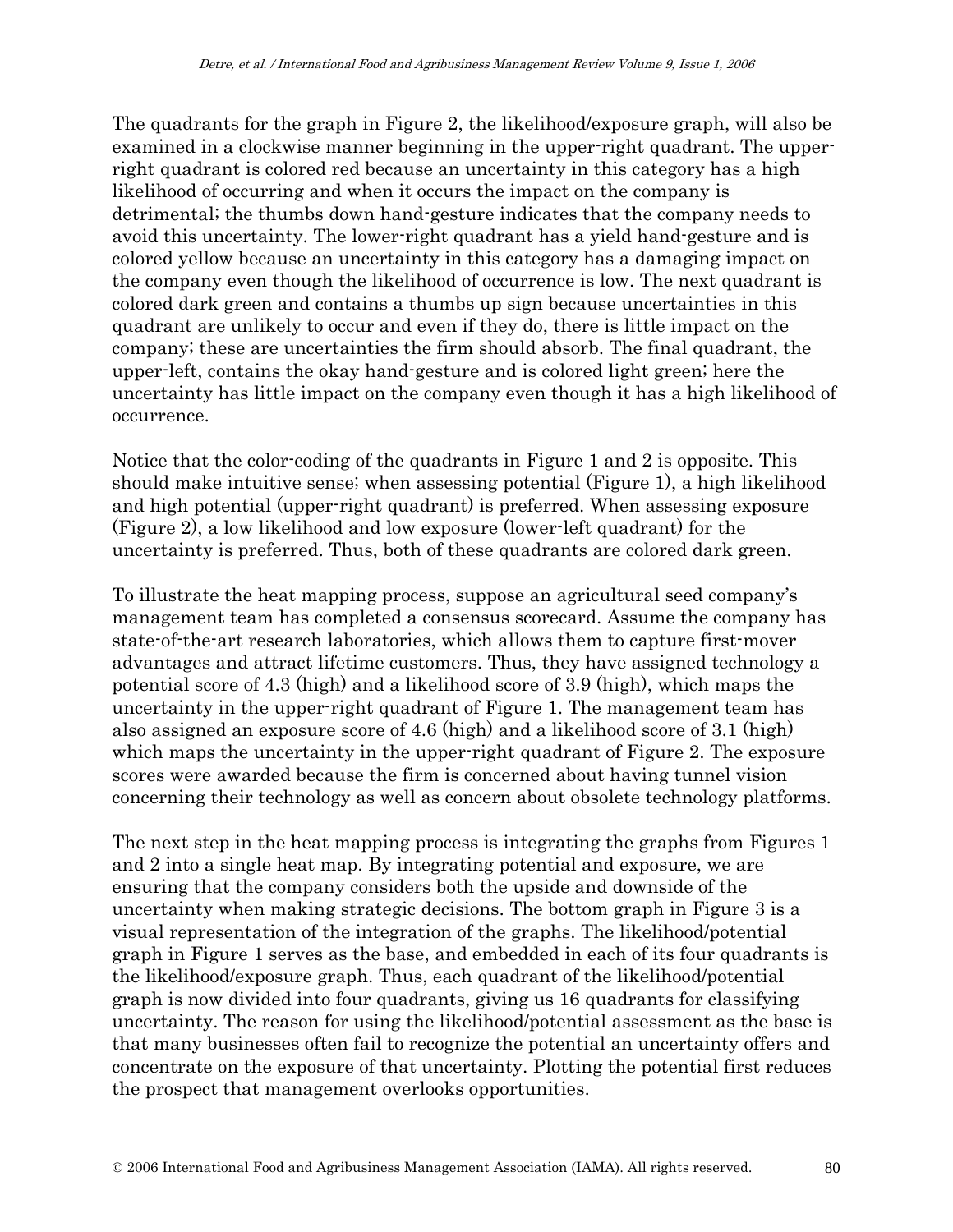



To illustrate integrating potential and exposure we return to the example concerning the agribusiness firm and the technology uncertainty it faced. The firm scored technology in the upper-right quadrant for the likelihood/potential graph i.e. high likelihood and high potential. Focused on this quadrant, recall that the exposure score and the likelihood of this exposure were high. This maps the technology uncertainty in the upper-right quadrant of the integrated likelihood/exposure graph. Visually in Figure 3, it can be seen that for potential, the quadrant is dark green representing an uncertainty that should be exploited by the firm, but the embedded likelihood/exposure graph indicates trouble (red color) because of the exposure faced from this uncertainty.

# **Uncertainty Management Strategies**

So what does this analysis indicate management should do to manage the various types of uncertainty? As Baldoni (2004) indicates, many companies have identified the uncertainties their company faces, but do not have policies for mitigating the exposures or capturing the potential. The bottom graph in Figure 4 contains the integrated heat map with one or more of six generic strategies for managing the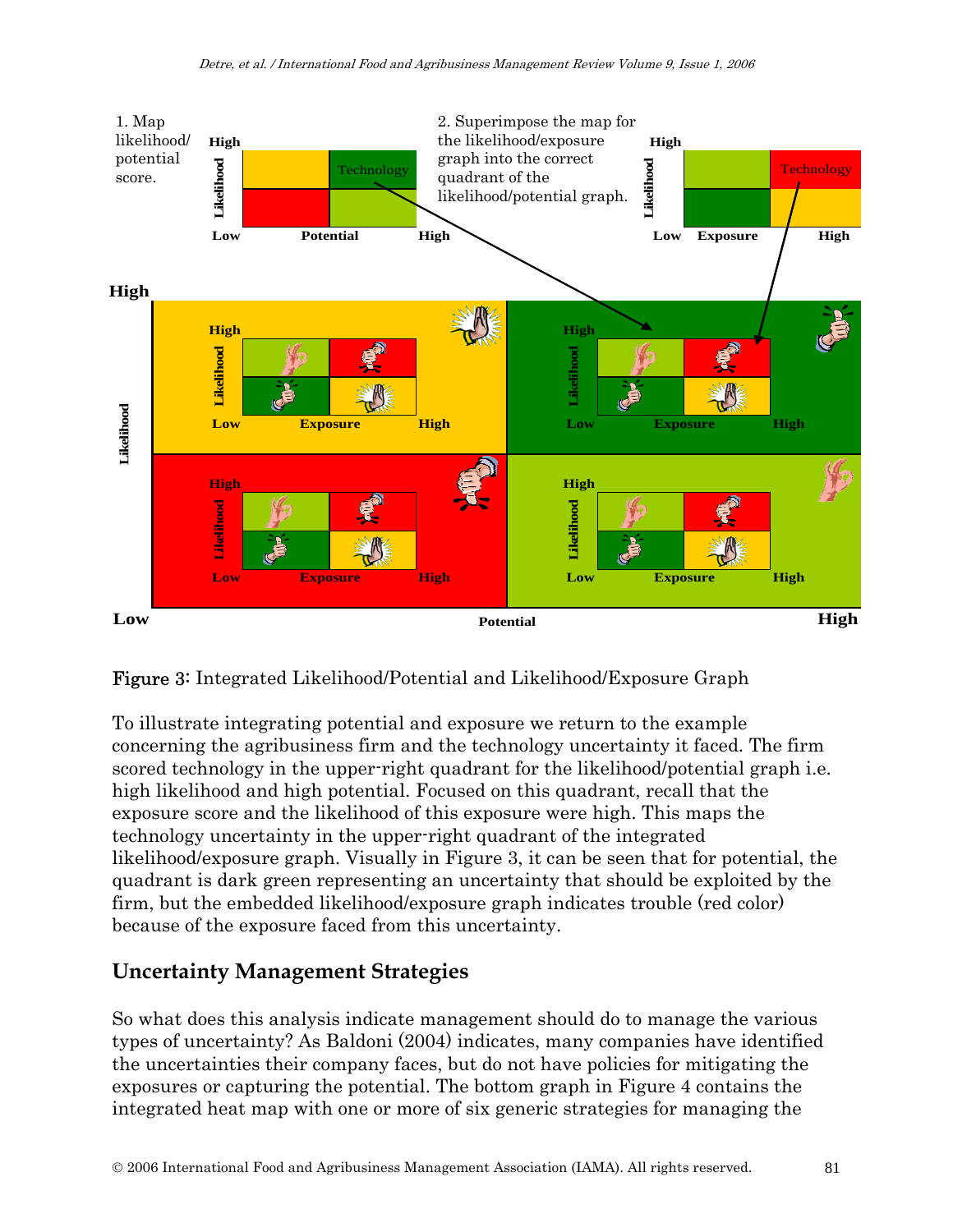

Figure 4: Generic Strategies for the Quadrants of the Integrated Likelihood/Potential and Likelihood/Exposure Graph with a Technology Uncertainty Example\*

\*Strategies adapted from Centrec Consulting Group LLC (2002)

uncertainty identified for each of the 16 quadrants. The generic strategies are capitalize, share, transfer, reduce, avoid, and monitor. These generic strategies serve as a filter for concentrating the firm's effort on choosing a specific action or set of actions to manage the uncertainty -- to simultaneously capture the potential and mitigate the exposure. Specific actions are beyond the scope of this paper but are important for a companies' strategic decisions; see Trigeorgis (1995, 1996, 1999), Luehrman (1997, 1998a, 1998b), Courtney (2001), Mun (2003), and McGrath and MacMillan (2001) for a discussion of these choices and options.

The capitalize strategy applies to an uncertainty that has desirable potential with minimal exposure, i.e. high potential  $+$  high likelihood of potential and low exposure + low likelihood of exposure. Capitalizing on this uncertainty creates opportunities to generate economic profit. Here a firm might want to think about attempting to shape the future of the industry based upon their perceived advantage with this uncertainty. For example, a firm may want to enter a new market, introduce a new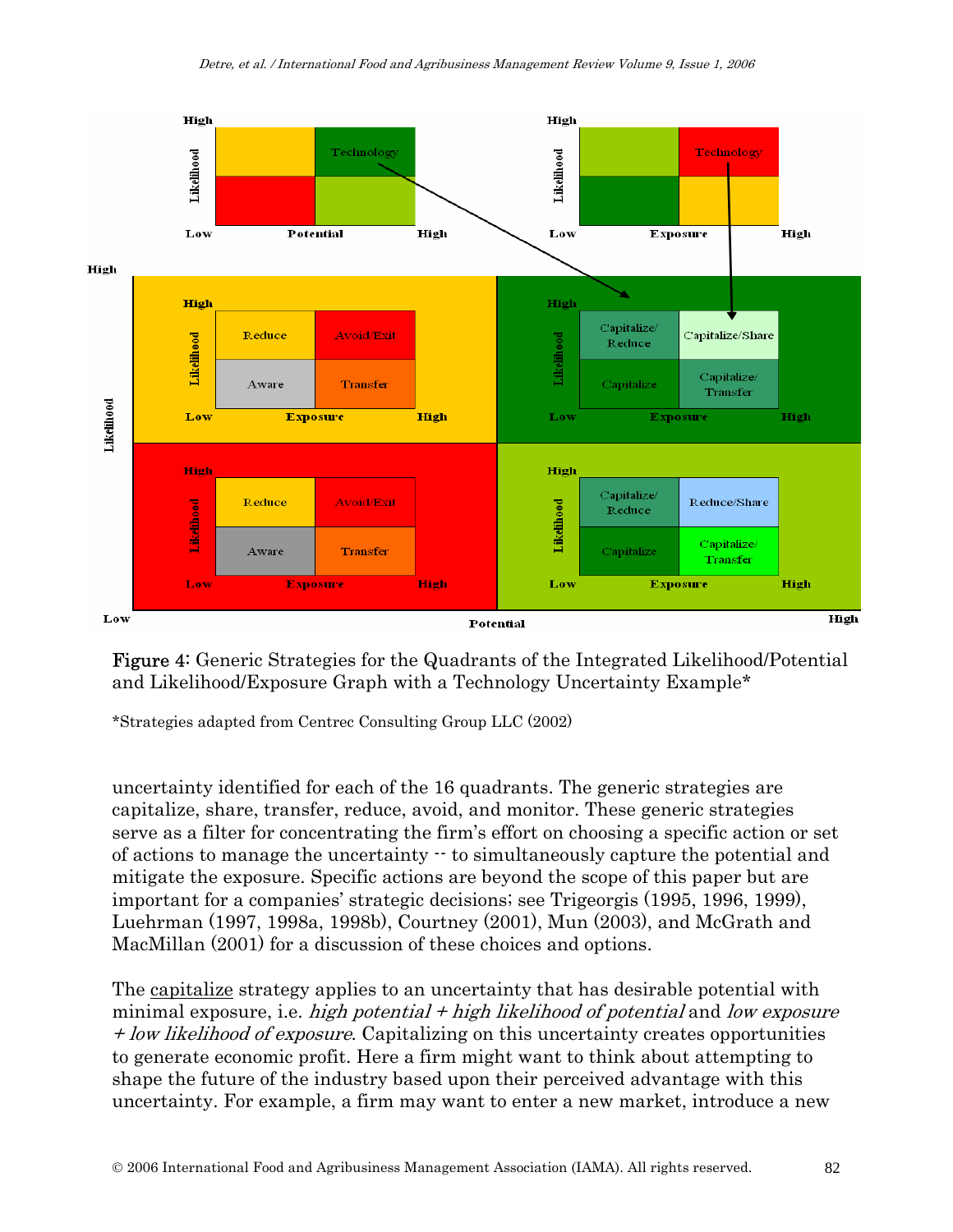product, or make an acquisition if the uncertainty is characterized the capitalize strategy.

In contrast, for an uncertainty, that has low potential  $+$  low likelihood of potential and high exposure  $+$  high likelihood of exposure; the strategy that should be employed is avoid. In essence, the consequences in this case warrant immediate exploration of actions to eliminate the uncertainty through some type of avoidance or exiting strategy. Perhaps the firm would want to consider a divesture of a business unit if multiple sources of uncertainty are heat mapped into this category.

Most strategic uncertainties are not easily managed with a capitalize or avoid strategy and present the greatest dilemma in strategic uncertainty management. A firm might want to share an uncertainty that has a desirable potential, yet creates adverse consequences. To mitigate these consequences, sharing the potential and exposure through joint ventures and strategic alliances is a possible strategy. Uncertainties where this type of strategy is most appropriate exhibit *high potential* + high or low likelihood of potential and high exposure + high likelihood of exposure.

Uncertainties which exhibit low potential  $+$  high or low likelihood of potential and high exposure  $+$  low likelihood of exposure should be managed with a transfer strategy. The transfer strategy is used because there are other institutions or firms that have better risk management capabilities for this strategic uncertainty. By outsourcing the exposure portion of the uncertainty to another entity, perhaps for example through the purchasing of weather derivatives, the firm is able to capture the potential while truncating their exposures to large losses.

The reduction strategy is preferred when exposure is very likely but the consequence is minimal; here, outsourcing is often difficult. For example, insurance firms may refuse to cover a trucking company whose drivers have a history of multiple auto accidents and frequently file claims. The reduction strategy is focused on decreasing the likelihood of exposure. For example, a firm might rely upon sequential decision-making -- making incremental investments as opposed to a fullscale investment  $\cdot$  that allows the firm to reserve the right to play if the market develops, but protects the firm if the market fails to materialize. This strategy is appropriate for uncertainties exhibiting high or low potential  $+$  high or low likelihood of potential and low exposure + high likelihood of exposure.

Monitor, the final strategy, is used to manage those uncertainties with low potential + high or low likelihood of potential and low exposure + low likelihood of exposure. This type of uncertainty warrants monitoring or the firm being aware of changes in the dimensions of the uncertainty. However, management efforts should be focused elsewhere, since impact on profit is minimal.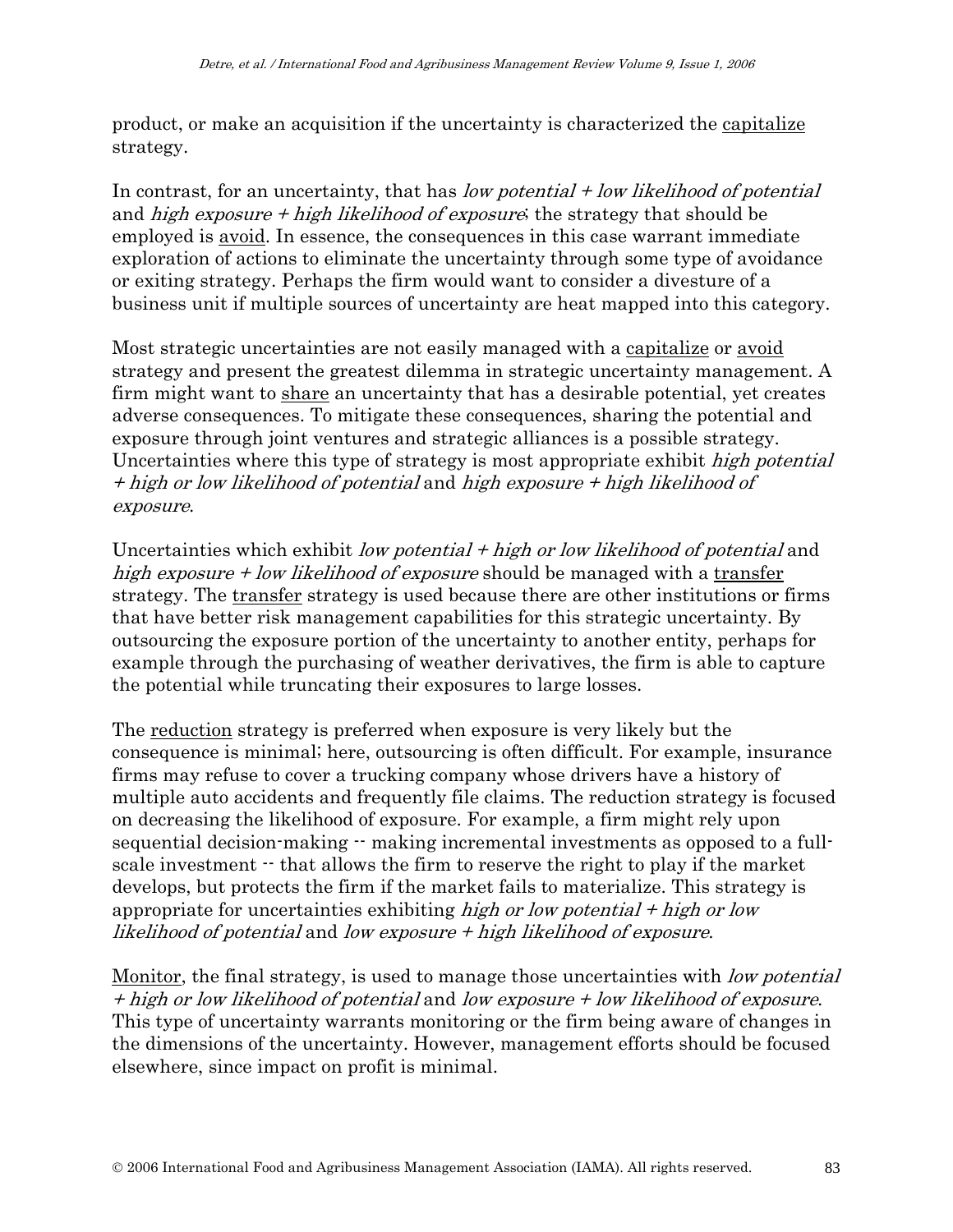Let us return to the earlier example concerning technology to illustrate the application of these concepts (see Figure 4). The generic strategy appropriate to manage the technology uncertainty is the <u>capitalize</u>/share strategy. The capitalize strategy indicates that the firm wants to capture the potential of the uncertainty if possible, but the heat map indicates that the firm should consider transferring at least part of the uncertainty to another entity. A possible share strategy would be acquiring licensing agreements with several smaller independent R&D firms to access their technology platforms while maintaining their own platform. This allows the firm to maintain their technology potential while minimizing the tunnel vision and obsolescence problem that could arise if they relied solely on their own technology. In essence, if one of the contracted firms develops a platform that the market desires, the licensing agreement enables access to that platform, thus mitigating the exposure from technological obsolescence.

# **Application of the Scorecard and Heat Map**

To test the applicability of the aforementioned methods for assessing and communicating the challenges and opportunities of strategic uncertainty, the concepts and tools were presented and discussed with participants at the 2005 American Seed Trade Association Advanced Management (ASTAAM) Forum  $\cdot$  an advanced management forum sponsored by Purdue University's Center for Food and Agricultural Business in conjunction with the American Seed Trade Association's Management Skills Committee. Participants in this forum ranged from a Contract Business Development Manager to the President/CEO of a seed company. In addition, the size of the companies varied from privately held firms to publicly traded multi-national firms. This diversity led to a rich discussion of the assessment tools and concepts as well as their usefulness in a company's strategic planning process.

The assessment concepts and tools were presented to the participants in a classroom teaching session in conjunction with three vignettes (hypothetical seed companies) to assist in the learning and application of the concepts. Figure 5 provides the vignettes used for the application activity. The initial workshop session introduced the sources of uncertainty and the scorecarding concepts, and then the participants were assigned one of the three case vignettes and asked to complete a scorecard for that vignette. Upon completion of the individual assessment, participants were grouped by vignette and asked to develop a consensus or group scorecard. Each group then provided a synopsis of their completed assessment and reasons for scorecarding the strategic uncertainties for their group's vignette.

Upon completion of the group presentations and discussion of their consensus scorecards, the participants were introduced to the heat map and the six generic management strategies. The participants then used the consensus scorecard they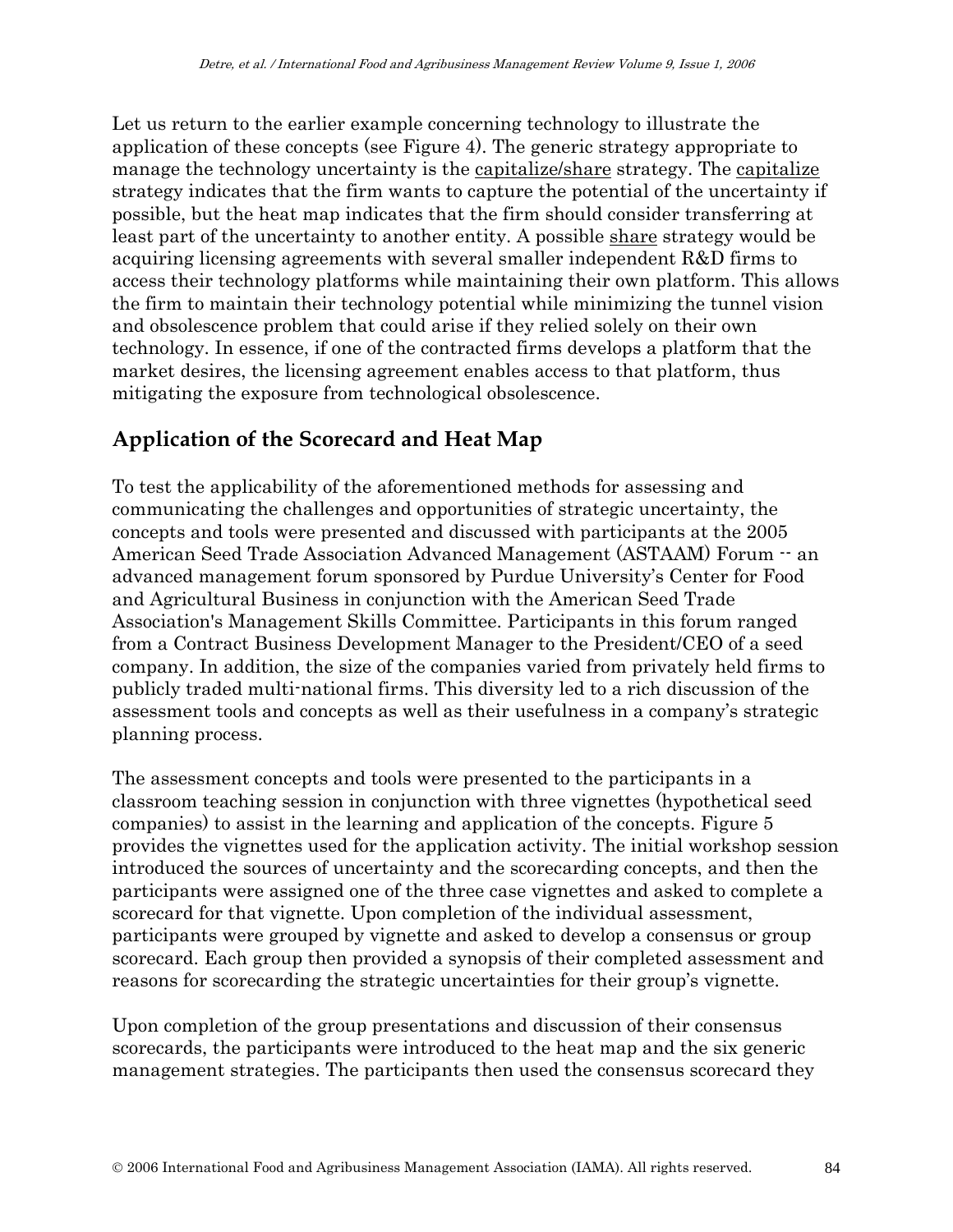Company #1 – Regional Midwestern Seed Company

- Corn and Soybean products with latest technology
- 3 states (Illinois, Indiana, Ohio)
- Direct sales to customers
- Market share hovering around 8 percent
- Technology purchased from others under license agreements
- Family-owned business
- \$10,000,000 in Assets
- Debt-to-Asset Ratio of 50%
- Return on Equity averaging 8-10% last 5 years

Company #2 – National (US) Vegetable Seed Company

- Large selection of vegetable seeds with latest technology
- Independent dealerships in all major growing areas
- Market share near 30 percent
- Technology acquired through JV with R&D company
- Currently engaged in a JV with a vegetable processor to develop new varieties specific niche markets
- Closely held LLC
- \$100,000,000 in Assets
- Debt-to-Asset Ratio of 65%
- Return on Equity average 12-15% last 5 years

Company #3 – Multinational Seed Company

- Division of large Chemical Company
- All major types of seed (corn, beans, cotton, rice, wheat, vegetables, forages, etc.)
- Multiple distribution channels
- Market share in North America is strong in commodities (near 30% in corn, beans, cotton)
- Market share in North America is about 15% in vegetables and forages
- R&D activities for commodities is done in-house
- R&D activities for vegetables and forages are purchased from either their wholly owned subsidiary or others depending on the need.
- Public traded company
- \$1 Billion in assets
- \$300 Million in Debt
- Stockholder returns averaging 10 percent over the last 5 years

### Figure 5: Vignette Descriptions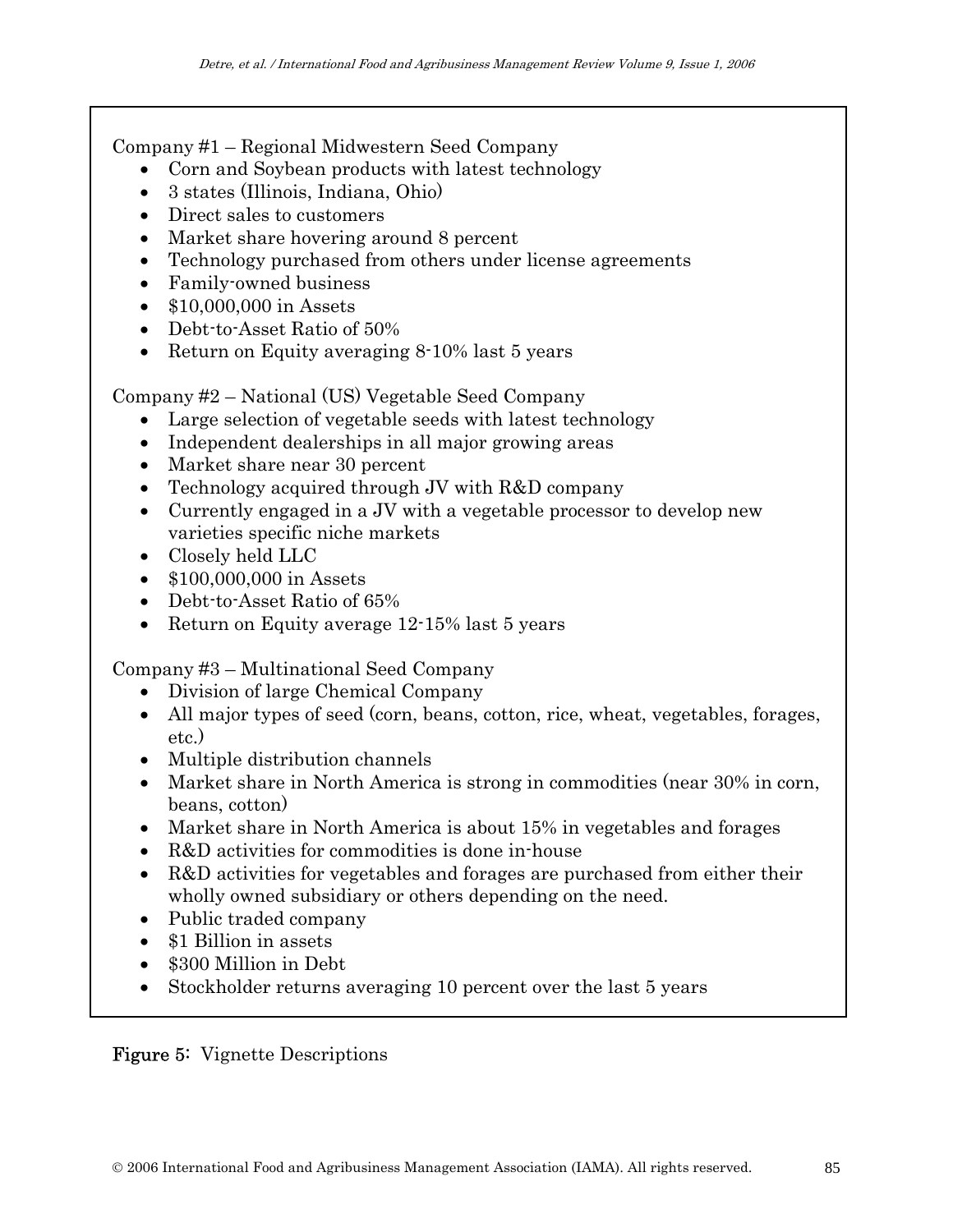had developed in the prior session to develop a heat map for their vignette. After viewing the heat map, each group was asked to choose the two uncertainties on which their case firm should concentrate their management efforts, and suggest and justify specific actions or activities to manage these uncertainties.

### Application to the Regional Midwestern Seed Company

To illustrate the application of the concepts and the discussion and dialogue of the group from the educational session, we will highlight the group discussion of the Regional Midwestern Seed Company vignette. The group assigned to this vignette noted that when they began initial discussions there were large discrepancies in how each of them individually scorecarded the uncertainties. For example, one individual in the group argued that the financial uncertainty exhibited a high exposure with low potential because of the high debt-to-asset ratio. A second individual in the same group with experience in finance indicated, "if the firm's debt cost them only 4 percent and they were generating an 8-10 percent Return on Equity (ROE), then the financial uncertainty had high potential and low exposure, especially given the information concerning market share." After extensive discussion among the members in the group and the utilization of the group's collective body of knowledge, they were able to reach the consensus scorecard found in Figure 6 for the Regional Midwestern Seed Company.

| Duratogic Oncertantly Assessment Deorecard for Totentian |           |            |  |  |  |  |
|----------------------------------------------------------|-----------|------------|--|--|--|--|
| Categories of Strategic Uncertainty                      | Potential | Likelihood |  |  |  |  |
| Business/Operational                                     | 2.7       | 2.5        |  |  |  |  |
| Financial                                                | 4.1       | 2.6        |  |  |  |  |
| Market Conditions                                        | 4.8       | 4.3        |  |  |  |  |
| Technology                                               | 4.3       | 3.9        |  |  |  |  |
| Business Relationships                                   | 4         | 3          |  |  |  |  |
| Policy & Regulation                                      | 2.3       | $1.6\,$    |  |  |  |  |

### Strategic Uncertainty Assessment Scorecard for Potential

#### Strategic Uncertainty Assessment Scorecard for Exposure

| Categories of Strategic Uncertainty | Exposure | Likelihood |
|-------------------------------------|----------|------------|
| Business/Operational                | 4.6      | 4. I       |
| Financial                           | 2.9      | 4.2        |
| Market Conditions                   | 1.3      | 2.4        |
| Technology                          | 4.6      | 3.1        |
| Business Relationships              | 4.1      | 3.8        |
| Policy & Regulation                 | 1.8      | 24         |

Figure 6: Consensus scorecard: Regional Midwestern Seed Company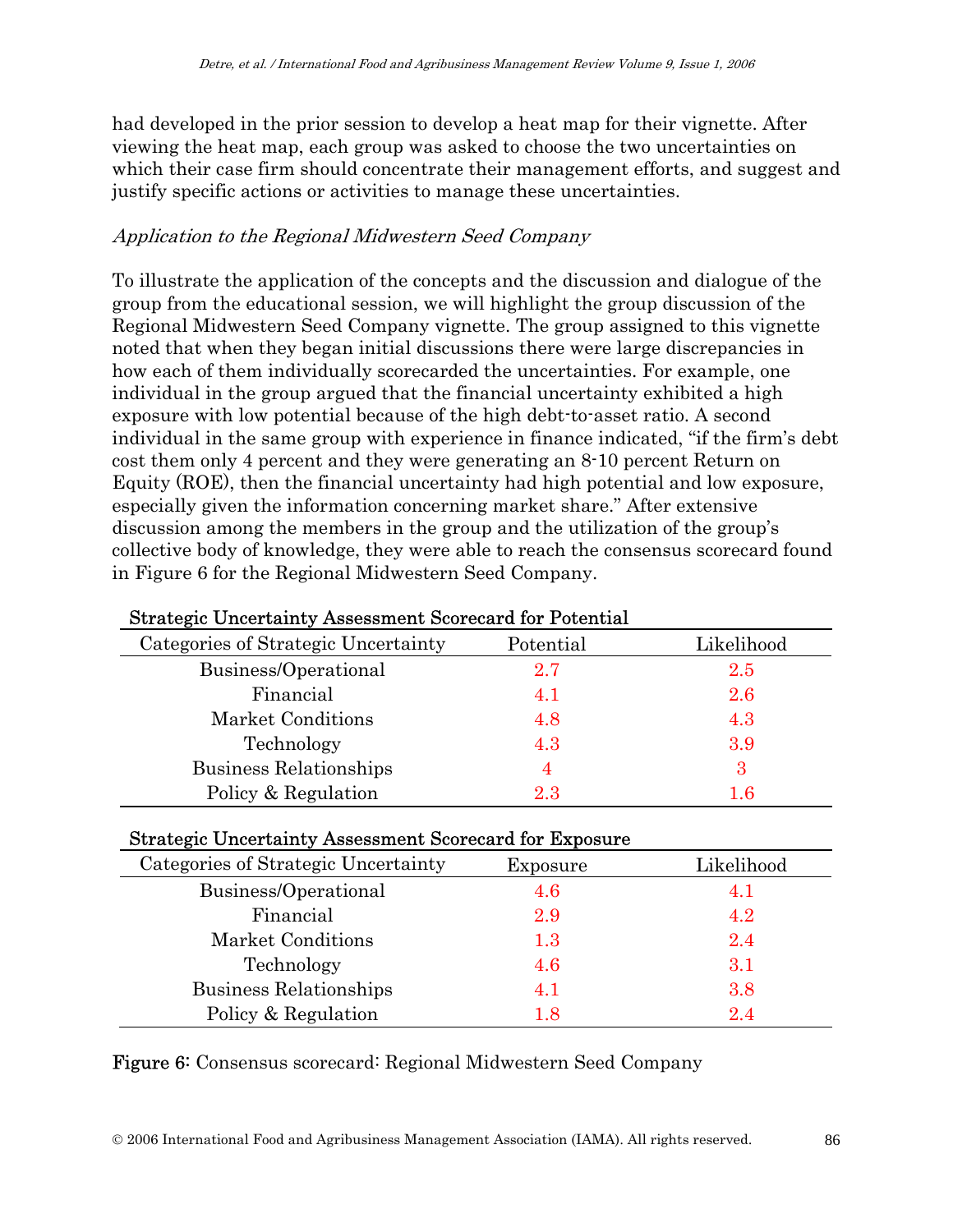

Figure 7: Suggested generic strategies for Regional Midwestern Seed Company

The group used the consensus scorecard to develop a heat map (Figure 7) and determine the two most pressing exposures facing the Regional Midwestern Seed Company. They began this exercise by working with the likelihood/potential and likelihood/exposure graphs (Figures 1 and 2). The group plotted each uncertainty into the appropriate quadrant based on the consensus scores. They noted that almost immediately the colors and hand signals in this graph generated conflicting messages about key uncertainties facing this firm. For example, the policy & regulation uncertainty is mapped in the lower left quadrant of the potential/likelihood graph (red color/ thumbs down). However, it is also mapped into the lower left quadrant of the exposure likelihood graph (green color/ thumbs up). Thus, the heat mapping indicates that as to exposure, this uncertainty presents no risk to the firm, but on the potential side the uncertainty is unlikely to generate any profit. The market conditions uncertainty was placed in the dark green/thumbs up quadrant for both the exposure and potential measures. Thus, an obvious choice for this uncertainty is to find a way for the firm to maintain their current position. Ultimately, the group agreed that technology uncertainty and business and operational uncertainty were the two most critical uncertainties to be managed.

Originally, the group thought that technology uncertainty could only have a negative impact on firm value; however, after the heat mapping process they

© 2006 International Food and Agribusiness Management Association (IAMA). All rights reserved. 87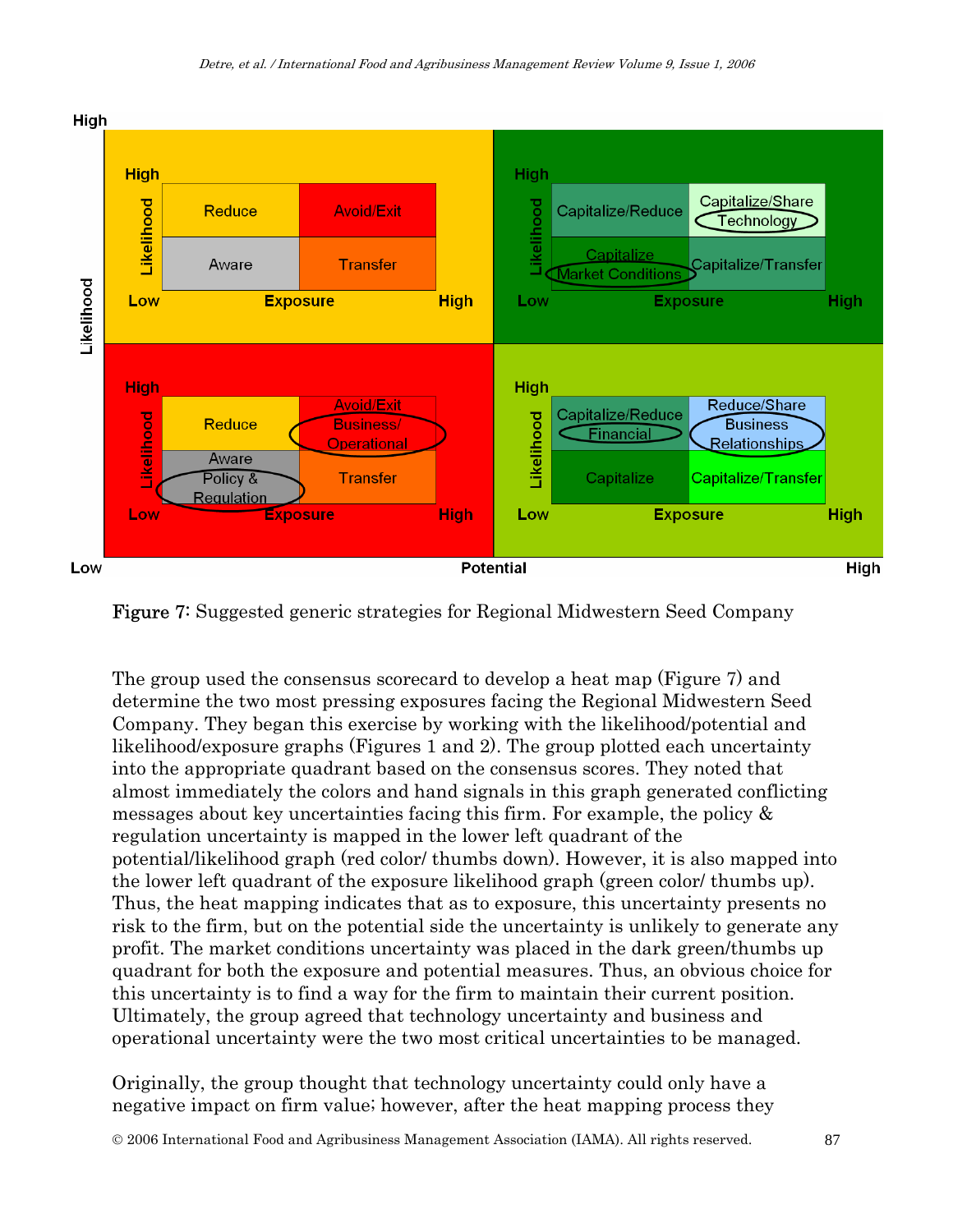realized technology uncertainty had an upside that could not be overlooked. To determine how to manage this uncertainty the group superimposed the generic strategies for each quadrant onto the heat map. The suggested generic strategy for technology was capitalize/share. This generated intense discussion about the specific actions the firm should implement to capture the potential of the technology uncertainty while limiting its downside. They suggested that the firm consider developing multiple licensing arrangements with their technology suppliers. In addition, they felt that since the company has strong customer relationships, they could leverage this knowledge with these technology suppliers, thus providing the technology firms with information on what attributes the customer needs and wants in their seeds.

While the technology uncertainty had upside potential, the business and operational uncertainty had little or no upside potential and only generated detrimental consequences to the firm. The group concluded that the firm was not large enough to capitalize on the economies of scale available to larger seed companies who bagged and distributed multiple species of seeds. The generic strategy suggested by the heat map was avoid for the business and operational uncertainty, i.e. there was high likelihood of a large exposure and low likelihood of a high potential. With the generic strategy serving as a guide, the group suggested selling off the assets associated with the bagging and distribution facilities and using some of the proceeds to pay down debt to achieve a debt-to-asset ratio between 35-45%. The company should then focus on being a market driven company that worked more closely with their customers and technology suppliers to develop seed varieties valued in the market. They concluded that for a small seed company, customer relationships along with reputation and image have great potential. Meanwhile, the company could effectively contract with another firm to bag and ship the products at a cost level comparable to larger competitors on a per unit basis.

### Participant Evaluations

The participants completed a workshop evaluation and provided additional written and verbal feedback on the assessment tools and concepts. Several of the participants indicated in their final evaluations that the strategic uncertainty assessment tools and concepts were useful in helping them understand and prioritize strategic uncertainty. These comments are reflected in the overall ranking for this workshop, which was 4.62 on a scale of 1 to 5, with a one being not relevant and a 5 being extremely relevant.

The participants indicated that the taxonomy encompasses most all uncertainties faced by firms, and a company could tailor the scorecard to meet the needs of their firm by adding or removing uncertainty categories. They also noted that the individual assessments, followed by the group discussion to build a consensus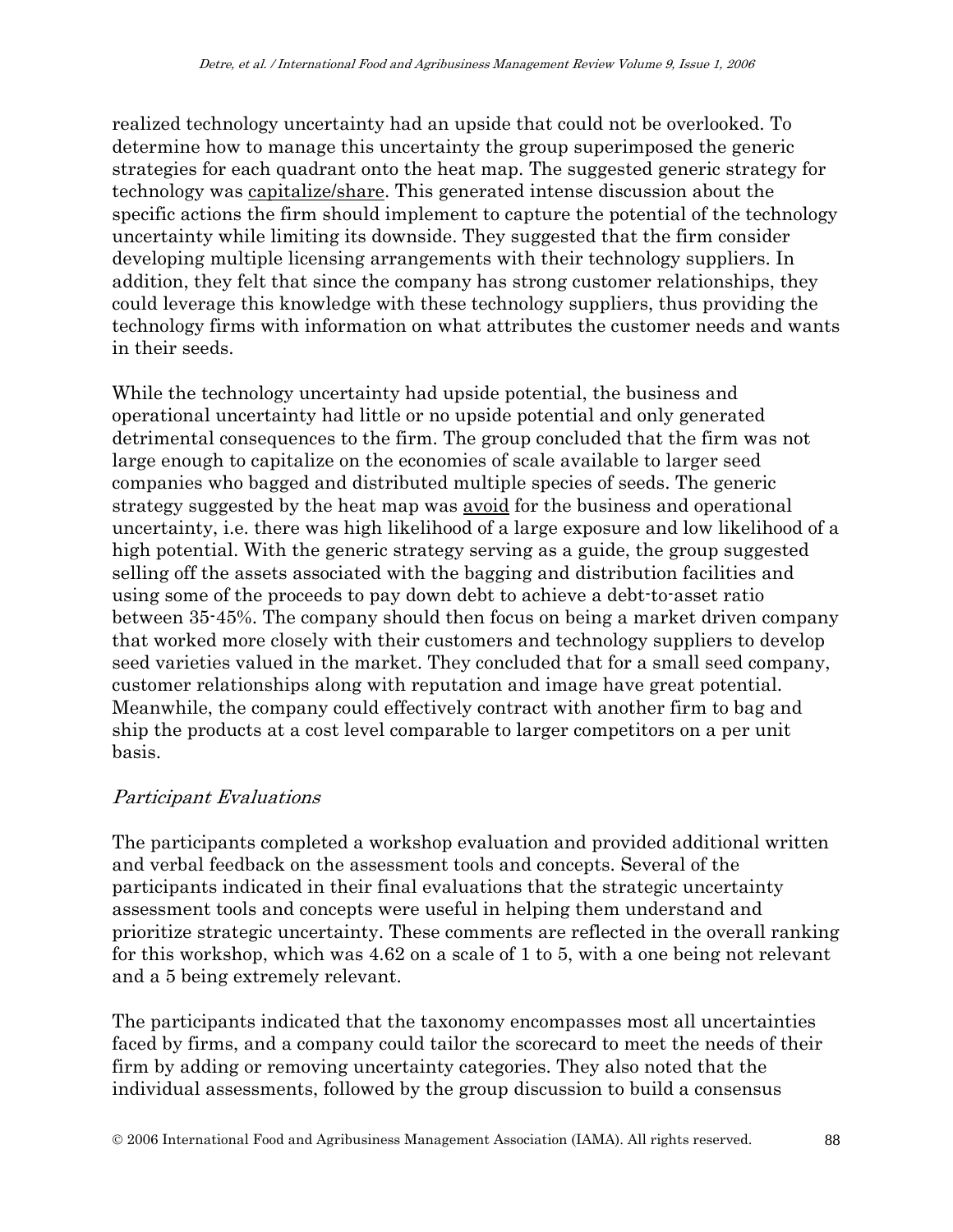scorecard proved invaluable in resolving the differences between viewpoints. This process was beneficial in obtaining a more complete understanding of the uncertainty facing the company in their vignette. One participant noted that after hearing the other members in his group discuss their scores, he changed his individual assessment of the uncertainty because his current functional responsibilities limited his ability to accurately assess properly the uncertainty in some areas.

The participants also valued the inclusion of potential and the likelihood of potential as dimensions in the scorecard. They indicated that it is very difficult to recognize the potential of an uncertainty when most of the past focus in managing uncertainty has emphasized exposure management. The inclusion of potential affected their prioritization in assessing and managing that uncertainty, i.e. when focusing only on the exposure measure many of the participants indicated they would want to avoid some uncertainties at all cost, but with the inclusion of the potential this was not the case.

The workshop participants indicated that the heat map with the embedded generic strategies for managing uncertainties visually communicated not only how important the uncertainty is to the company, but also gave them clear guidance on the strategy that should be taken to manage the uncertainty. One participant noted specifically that the six strategies focus efforts to a subset of the available options for managing the uncertainty.

Our *a priori* expectations were that most groups would determine that uncertainties with avoid or capitalize strategies would be the most vital to the company since these are the uncertainties that have the biggest impact on profitability. The presentations by the groups supported this expectation, with each group indicating that these uncertainties should be managed first. However, participants also indicated that without the guidance of the generic strategies they would have struggled in addressing the strategic uncertainty that did not have avoid or capitalize as the generic strategy. The other four generic strategies gave them direction in determining how they should manage uncertainty. Without these additional strategies the participants stated that their firm would often choose between the two extremes of avoid or capitalize strategy. Doing so limits the firm's ability to create value.

One of the participants summarized his perspective as follows:

"The uncertainty scorecard and heat map provides a framework that guides the business through the strategic planning process in a sequential manner as opposed to the more traditional brute force methods we have been using in our strategic planning sessions. In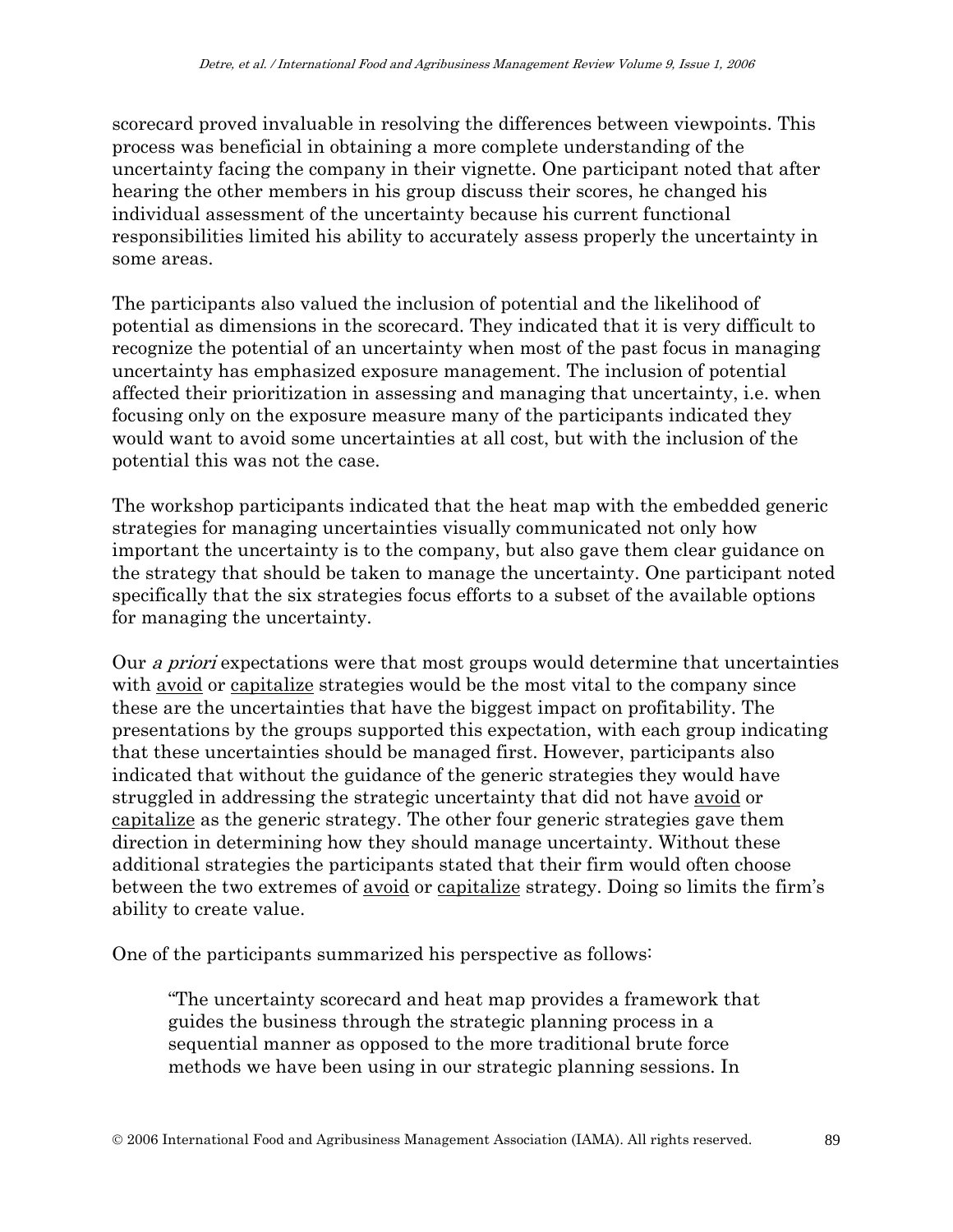addition, I found this method more succinct and time effective than the traditional strategy tools."

# **A Final Comment**

Agribusiness firms are increasingly facing more uncertainty, not just from changes in prices, costs, and productivity/efficiency, but also from dramatic changes in market conditions, competitor behavior, and government policy and regulations. Analyzing these new uncertainties is difficult and strategies to manage them are complex. Furthermore, these uncertainties provide opportunities to create value and enhance profits as well as expose the firm to significant losses.

A mental model for assisting in the assessment, management, and communication of these strategic uncertainties has been presented in this discussion. The concepts and tools use scorecarding and heat mapping to bring both structure and specificity to the subjective assessment of a firm's strategic uncertainties. A primary focus of the tools is an explicit recognition of both the potential and exposure of the firm's strategic uncertainty. A beta test of these concepts was completed at the ASTAAM Forum. The participants in the forum found that by focusing on the potential of the uncertainty and the likelihood of this potential as well as the exposure and the likelihood of exposure, they better understood the true impact uncertainty could have on their firm's value. In addition, their perspective was that the methodology was not only an effective way to facilitate understanding of strategic uncertainty, but it also provided useful assessment tools that management can easily incorporate into their company's strategic planning processes. The scorecard and heat mapping tools provide a time efficient and systematic method for analyzing as well as communicating the strategic uncertainties faced by the firm. Further development and testing is necessary and underway, but preliminary results suggest that the methodology is useful in understanding, analyzing, and communicating the potential as well as the exposure of strategic uncertainty.

### **References**

(2004). "Be Prepared," The Economist 370(8359):12.

Anthens, Gary H., (2004). "Managing IT Risk at Delta," *Computerworld*, 38(19):34.

Baldoni, Robert, (2001). "Financial Risk Management: Journey or Destination?" Directorship, 27(6):13-20.

Boehlje, Michael, Allan W. Gray, and Joshua D. Detre, (2005). "Strategy Development in a Turbulent Business Climate: Concepts and Methods," International Food and Agribusiness Management Review, 8(Issue 2):21-40.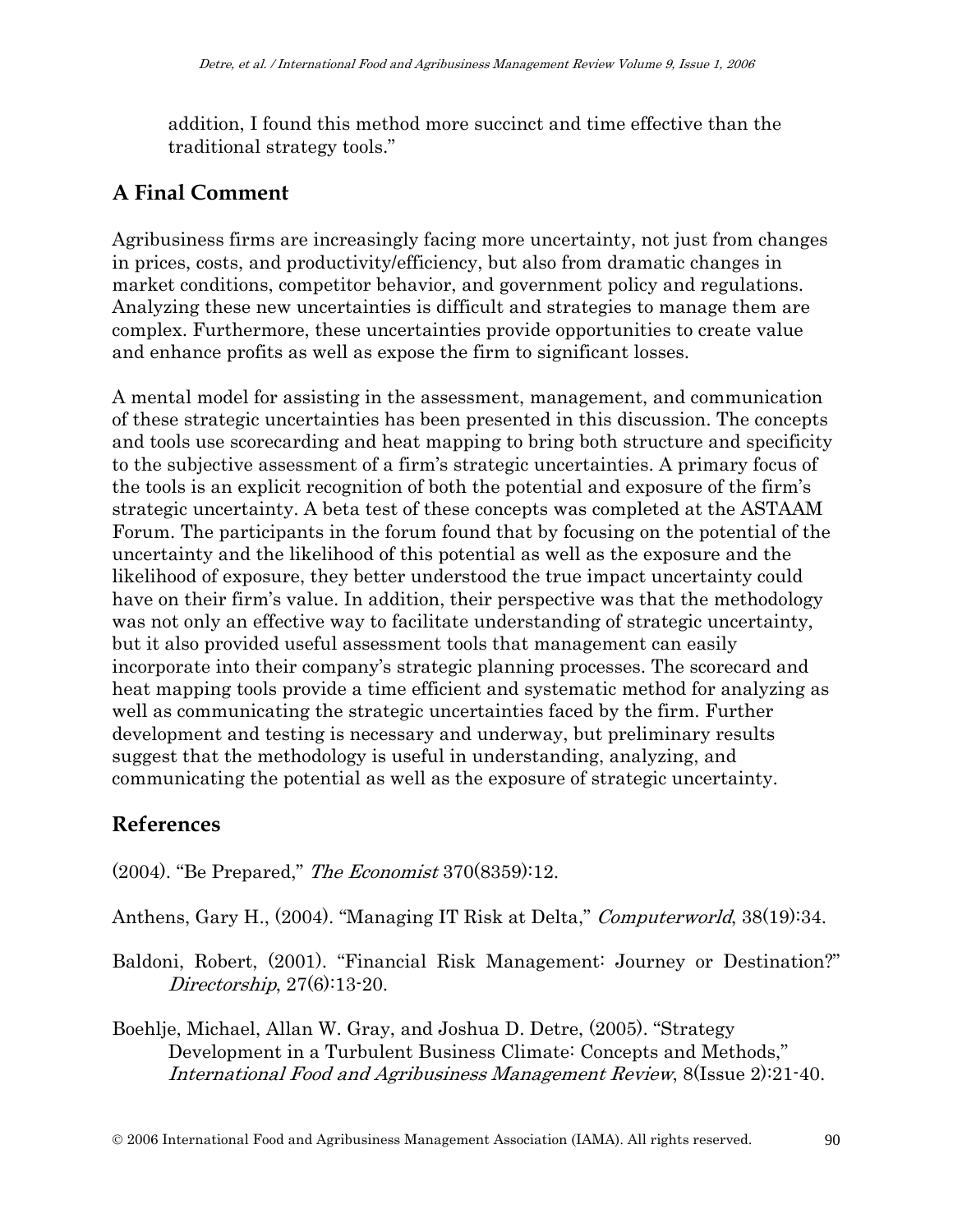- Buehler, Kevin S. and Gunnar Pritsch, (2004). "Running with Risk," *MicKinsey on* Finance, Winter: 7-11.
- Centrec Consulting Group, LLC (2002). "Assessing Risk in Production Agriculture."
- Courtney, Hugh, (2001). 20/20 Foresight Crafting Strategy in an Uncertain World, Harvard Business School Press, Boston.
- Groth, John C., (1992). "Common-Sense Risk Assessment," Management Decision,  $30(5):10.$
- Hillson, David (2003). "Gaining Strategic Advantage," Strategic Risk, June: 27-28
- Knight, Frank (1921) Risk, Uncertainty, and Profit, Houghton Mifflin, Boston.
- Luehrman, Timothy A., (1998). "Strategy as a Portfolio of Real Options," Harvard Business Review, September-October.
- Luehrman, Timothy A. (1998). "Investment Opportunities as Real Options: Getting Started on the Numbers," Harvard Business Review, July-August.
- Luehrman, Timothy A., (1997). "What's It Worth: A General manager's Guide to Valuation," *Harvard Business Review*, May-June.
- McGrath, Rita Gunther and Ian MacMillan. (2001). The Entrepreneurial Mindset. Harvard Business School Press, Boston.
- Mun, Jonathan, (2002). Real Options Analysis: Tools and Techniques for Valuing Strategic Investments & Decisions, John Wiley & Sons, New York.
- Nottingham, Lucy, (1996). "Integrate Risk Management," Canadian Business Review, 23(2):26-29.
- Pascale, Richard T., Mark Millemann, and Linda Gioja. (2000). Surfing the Edge of Chaos, Three Rivers Press, New York.
- Talavera, P.G., (2004). "Evaluate Risk and Plan for the Unforeseen," *Hydrocarbon* Processing, February: 87-93.
- Teach, Edward, (1997). "Microsoft's Universe of Risk", CFO, (March): 69-71.
- Trigeorgis, Lenos, (1996). Real Options: Managerial Flexibility and Strategy in Resource Allocation Cambridge, Mass.: MIT Press.